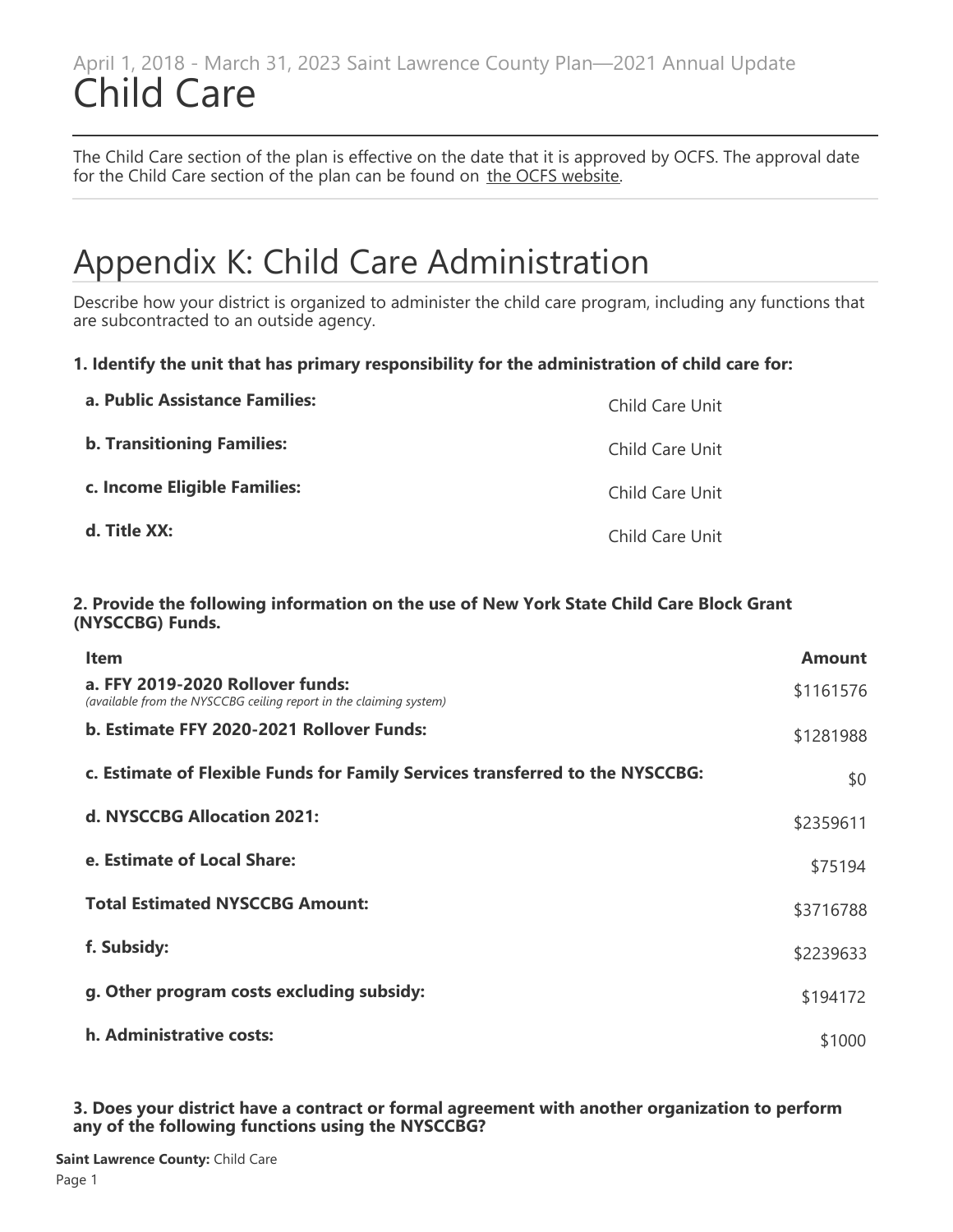

St. Lawrence Child Care Council

# Appendix L: Other Eligible Families if Funds are Available

Listed below are the optional categories of eligible families that your district can include as part of its County Plan. Select any categories your district wants to serve using the NYSCCBG funds and describe any limitations associated with the category.

| <b>Optional Categories</b>                                                                                                                                                     | <b>Option</b>               | <b>Limitations</b>                                                                     |  |  |  |  |  |
|--------------------------------------------------------------------------------------------------------------------------------------------------------------------------------|-----------------------------|----------------------------------------------------------------------------------------|--|--|--|--|--|
| 1. Public Assistance (PA) families participating in an<br>approved activity in addition to their required work<br>activity.                                                    | ◯ Yes<br>$\bigcirc$ No      | No limitations as long as the other<br>program requirements are met.                   |  |  |  |  |  |
| 2. PA families or families with incomes up to 200% of the State Income Standard when child care<br>services are needed for the child to be protected because the caretaker is: |                             |                                                                                        |  |  |  |  |  |
| a) participating in an approved substance<br>abuse treatment program                                                                                                           | $\odot$<br>Yes<br><b>No</b> | PA families up to 90 days.                                                             |  |  |  |  |  |
| b) homeless                                                                                                                                                                    | ● Yes<br><b>No</b>          | No limitations                                                                         |  |  |  |  |  |
| c) a victim of domestic violence and<br>participating in an approved activity                                                                                                  | ◯ Yes<br><b>No</b>          | No limitations                                                                         |  |  |  |  |  |
| d) in an emergency situation of short duration                                                                                                                                 | ◯ Yes<br>No                 | The emergency and need for care<br>must be reviewed by the case<br>manager/supervisor. |  |  |  |  |  |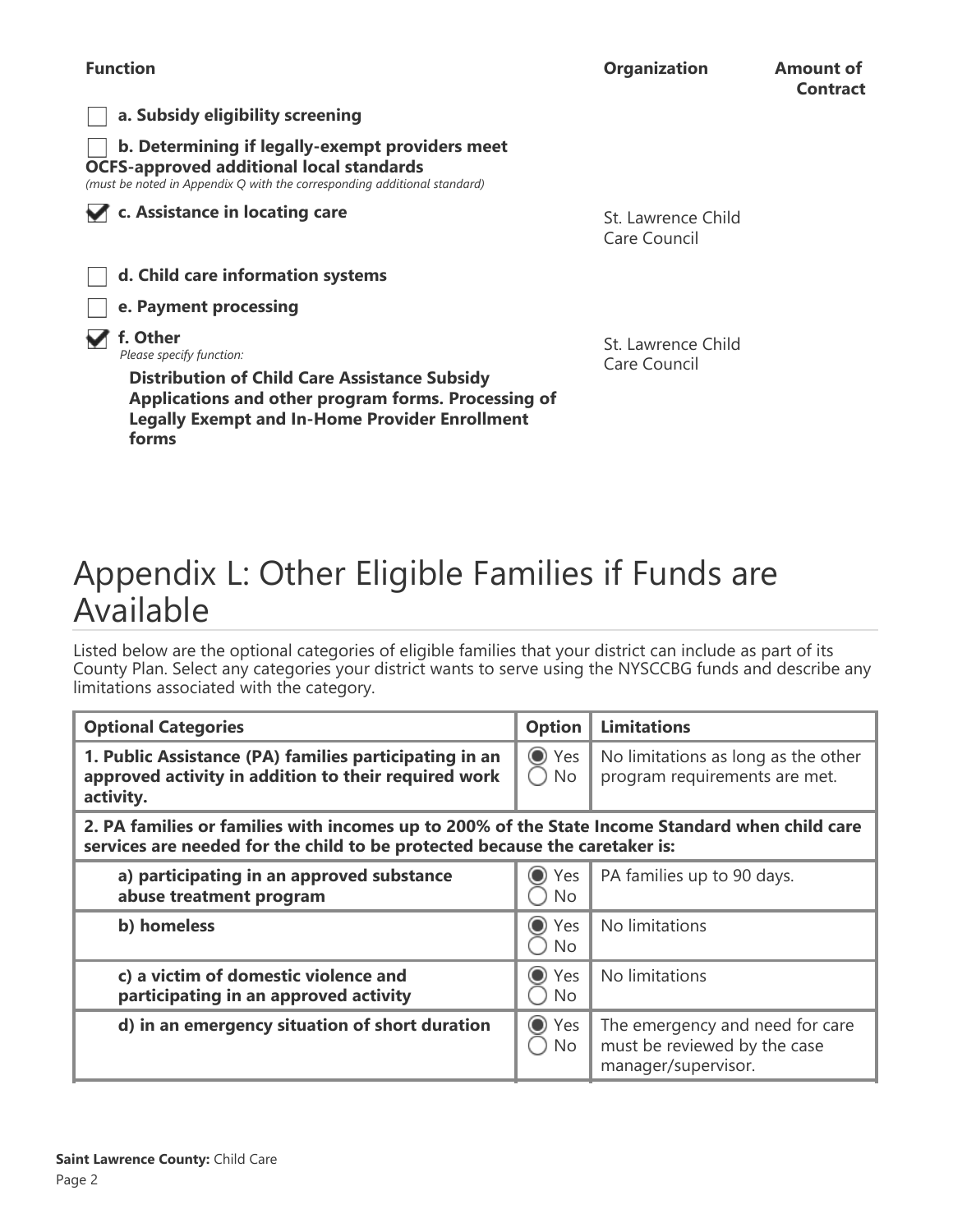| 3. Families with an open child protective services<br>case when child care is needed to protect the child.                                                                                                                                                                                                                                                                  | Yes<br>$\bigcirc$<br><b>No</b>   | Recommendation needs to be<br>received from CPS caseworker and<br>approved by CPS supervisory staff<br>verifying care is necessary in<br>circumstance. Approval from<br>Child Care supervisor is based on<br>the CCBG regulations.                   |
|-----------------------------------------------------------------------------------------------------------------------------------------------------------------------------------------------------------------------------------------------------------------------------------------------------------------------------------------------------------------------------|----------------------------------|------------------------------------------------------------------------------------------------------------------------------------------------------------------------------------------------------------------------------------------------------|
| 4. Families with incomes up to 200% of the State Income Standard when child care services are<br>needed for the child to be protected because the child's caretaker:                                                                                                                                                                                                        |                                  |                                                                                                                                                                                                                                                      |
| a) is physically or mentally incapacitated                                                                                                                                                                                                                                                                                                                                  | Yes<br>$_{\bullet}$<br><b>No</b> | Sufficient documentation of<br>incapacitation and at the<br>discretion of the child care<br>supervisor. Verification must be<br>from the caretaker's<br>physician/mental health<br>professional indicating the need<br>and the anticipated duration. |
| b) has family duties away from home                                                                                                                                                                                                                                                                                                                                         | $\rm{O}$<br>Yes<br><b>No</b>     | With proper documentation and at<br>the discretion of the case<br>manager/supervisor.                                                                                                                                                                |
| 5. Families with incomes up to 200% of the State<br>Income Standard when child care services are<br>needed for the child's caretaker to actively seek<br>employment for a period up to six months. Child<br>care services will be available only for the portion<br>of the day the family can document is directly<br>related to the caretaker engaging in such activities. | $\bigcirc$<br>Yes<br><b>No</b>   | Documentation with proof of<br>arrival and departure times, date,<br>contact person; with original<br>signature and date signed. Five<br>hours per week limit.                                                                                       |
| 6. PA families where a sanctioned parent or<br>caretaker relative is participating in unsubsidized<br>employment, earning wages at a level equal to or<br>greater than the minimum amount under law.                                                                                                                                                                        | Yes<br>O<br><b>No</b>            | No limitations                                                                                                                                                                                                                                       |
| 7. Families with incomes up to 200% of the State Income Standard when child care services are<br>needed for the child's caretaker to participate in:                                                                                                                                                                                                                        |                                  |                                                                                                                                                                                                                                                      |
| a) a public or private educational facility<br>providing a standard high school curriculum<br>offered by or approved by the local school<br>district                                                                                                                                                                                                                        | Yes<br>$\bf{O}$<br><b>No</b>     | No limitations                                                                                                                                                                                                                                       |
| b) an education program that prepares an<br>individual to obtain a NYS High School<br>equivalency diploma                                                                                                                                                                                                                                                                   | $\odot$<br>Yes<br><b>No</b>      | No limitations                                                                                                                                                                                                                                       |
| c) a program providing basic remedial<br>education in the areas of reading, writing,<br>mathematics, and oral communications for<br>individuals functioning below the ninth month<br>of the eighth-grade level                                                                                                                                                              | Yes<br>$\bf{O}$<br><b>No</b>     | No limitations                                                                                                                                                                                                                                       |
| d) a program providing literacy training<br>designed to help individuals improve their<br>ability to read and write                                                                                                                                                                                                                                                         | Yes<br>$\bigcirc$<br><b>No</b>   | No limitations                                                                                                                                                                                                                                       |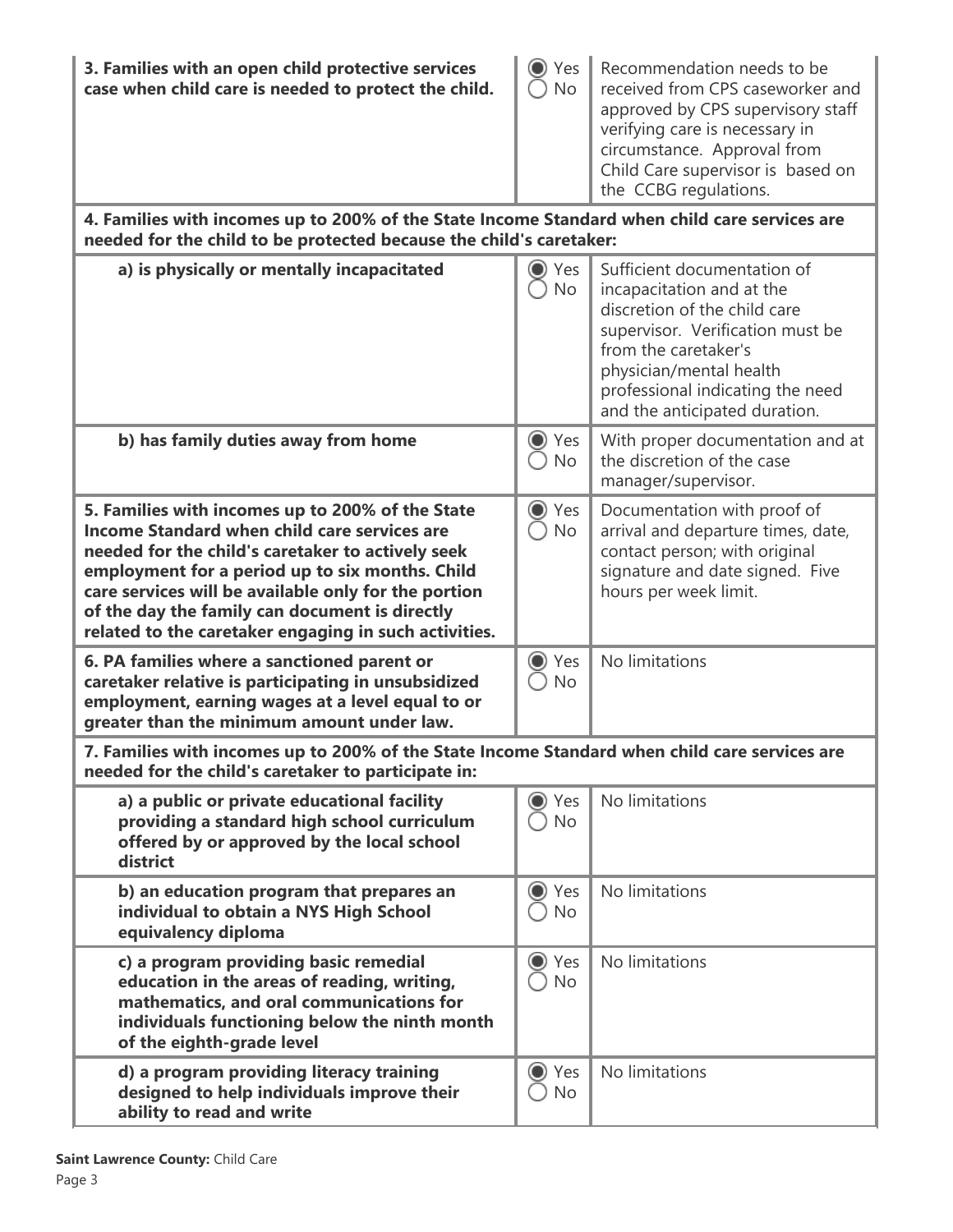| e) an English as a second language (ESL)<br>instructional program designed to develop<br>skills in listening, speaking, reading, and<br>writing the English language for individuals<br>whose primary language is other than English                                                                                                                                                                                                                                                                                                                                                                                                                                                                          | $\odot$<br>Yes<br><b>No</b>    | No limitations                                                                   |
|---------------------------------------------------------------------------------------------------------------------------------------------------------------------------------------------------------------------------------------------------------------------------------------------------------------------------------------------------------------------------------------------------------------------------------------------------------------------------------------------------------------------------------------------------------------------------------------------------------------------------------------------------------------------------------------------------------------|--------------------------------|----------------------------------------------------------------------------------|
| f) a two-year full-time degree granting<br>program at a community college, a two-year<br>college, or an undergraduate college with a<br>specific vocational goal leading to an<br>associate's degree or certificate of completion                                                                                                                                                                                                                                                                                                                                                                                                                                                                             | ◯ Yes<br><b>No</b>             | Limited to five academic semesters<br>and must maintain a GPA of at<br>least 2.0 |
| g) a training program, which has a specific<br>occupational goal and is conducted by an<br>institution other than a college or university<br>that is licensed or approved by the State<br><b>Education Department</b>                                                                                                                                                                                                                                                                                                                                                                                                                                                                                         | Yes<br>$\odot$<br><b>No</b>    | No limitations                                                                   |
| h) a prevocational skill training program such<br>as a basic education and literacy training<br>program                                                                                                                                                                                                                                                                                                                                                                                                                                                                                                                                                                                                       | ◯ Yes<br><b>No</b>             | No limitations                                                                   |
| i) a demonstration project designed for<br>vocational training or other project approved<br>by the Department of Labor                                                                                                                                                                                                                                                                                                                                                                                                                                                                                                                                                                                        | ● Yes<br><b>No</b>             | No limitations                                                                   |
| Note: The caretaker must complete the selected<br>programs listed within 30 consecutive calendar<br>months. The caretaker cannot enroll in more than<br>one program.                                                                                                                                                                                                                                                                                                                                                                                                                                                                                                                                          |                                |                                                                                  |
| 8. PA recipients or low-income families with<br>incomes up to 200% of the State Income Standard<br>who are satisfactorily participating in a two-year<br>program other than one with a specific vocational<br>sequence (leading to an associate's degree or<br>certificate of completion and that is reasonably<br>expected to lead to an improvement in the<br>caretaker's earning capacity) if the caretaker is also<br>working at least $17\frac{1}{2}$ hours per week and earning<br>wages at a level equal to or greater than the<br>minimum amount required under Federal and State<br>Labor Law. The caretaker must demonstrate his or<br>her ability to successfully complete the course of<br>study. | Yes<br>$\odot$<br>No           | The caretaker must demonstrate<br>that they are regularly attending<br>classes.  |
| 9. PA recipients or low-income families with<br>incomes up to 200% of the State Income Standard<br>who are satisfactorily participating in a two-year<br>college or university program (other than one with<br>a specific vocational sequence) leading to an<br>associate's degree or a certificate of completion<br>that is reasonably expected to lead to an<br>improvement in the caretaker's earning capacity if<br>the caretaker is also working at least $17\frac{1}{2}$ hours per<br>week and earning wages at a level equal to or<br>greater than the minimum amount required under<br><b>Federal and State Labor Law. The caretaker must</b><br>Saint Lawrence County: Child Care<br>Page 4          | Yes<br>$\bigcirc$<br><b>No</b> | No limitations                                                                   |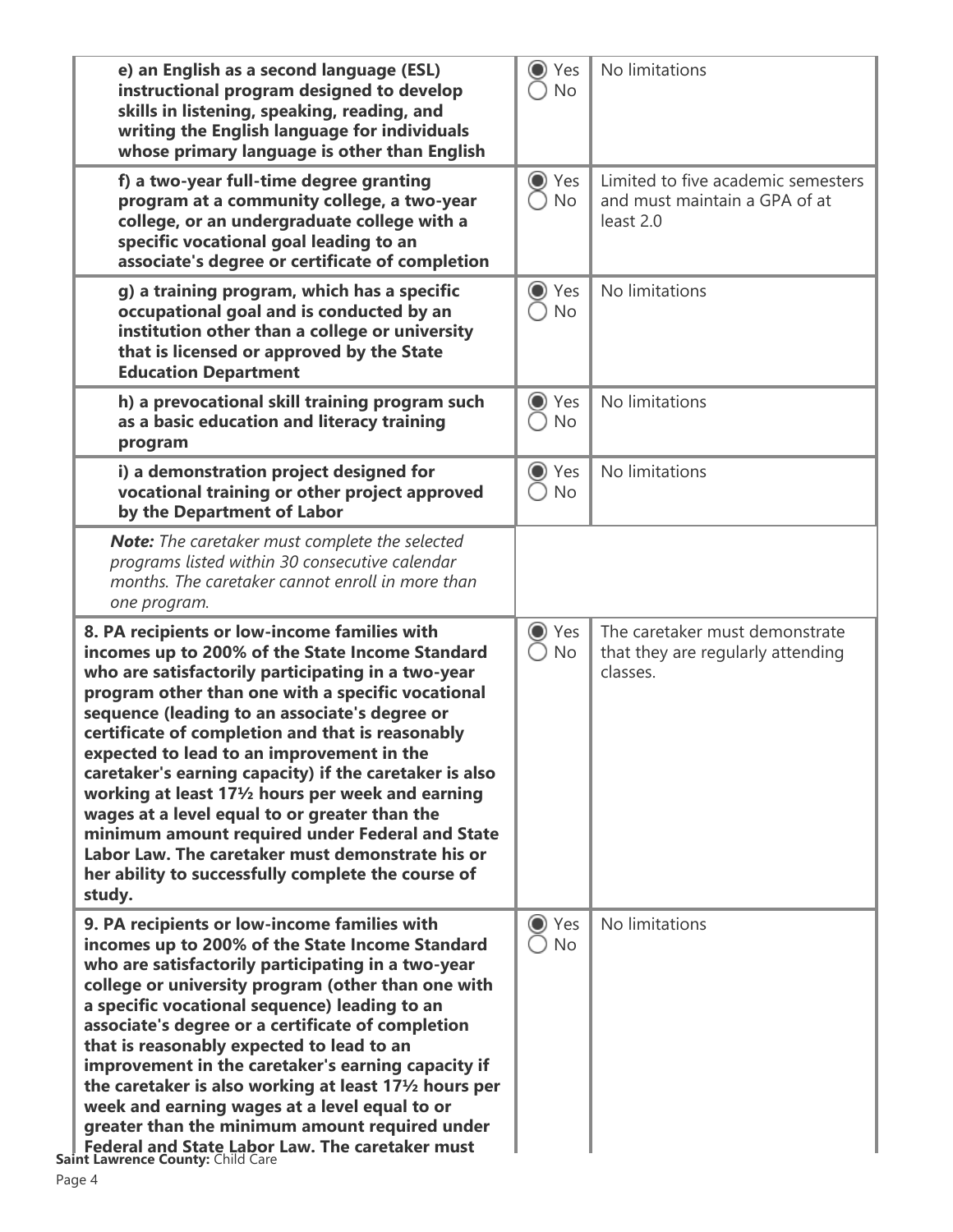| demonstrate his or her ability to successfully<br>complete the course of study.                                                                                                                                                                                                                                                                                                                                                                                                                                                                                                                                                   |                             |                                         |
|-----------------------------------------------------------------------------------------------------------------------------------------------------------------------------------------------------------------------------------------------------------------------------------------------------------------------------------------------------------------------------------------------------------------------------------------------------------------------------------------------------------------------------------------------------------------------------------------------------------------------------------|-----------------------------|-----------------------------------------|
| 10. PA recipients or low-income families with<br>incomes up to 200% of the State Income Standard<br>who are satisfactorily participating in a four-year<br>college or university program leading to a<br>bachelor's degree and that is reasonably expected<br>to lead to an improvement in the caretaker's<br>earning capacity if the caretaker is also working at<br>least 171/2 hours per week and earning wages at a<br>level equal to or greater than the minimum amount<br>required under Federal and State Labor Law. The<br>caretaker must demonstrate his or her ability to<br>successfully complete the course of study. | $\odot$<br>Yes<br><b>No</b> | Need to maintain GPA of at least<br>2.0 |
| 11. Families with incomes up to the 200% of the<br><b>State Income Standard when child care services are</b><br>needed for the child's caretaker to participate in a<br>program to train workers in an employment field<br>that currently is or is likely to be in demand in the<br>future, if the caretaker documents that he or she is<br>a dislocated worker and is currently registered in<br>such a program, provided that child care services<br>are only used for the portion of the day the<br>caretaker is able to document is directly related to<br>the caretaker engaging in such a program.                          | $\odot$<br>Yes<br><b>No</b> | No limitations                          |

# Appendix M #1: Reasonable Distance, Recertification Period, Family Share, Very Low Income, Federal and Local Priorities

### **I. Reasonable Distance for Public Assistance Recipients to Travel to Child Care and Work**

Define "reasonable distance" based on community standards for determining accessible child care.

1. The following defines "reasonable distance":

25 miles one way from home to work activity that includes one stop for child care provisions.TA recipients cannot be required to travel more than 25 miles one way to find child care.

2. Describe any steps/consultations made to arrive at your definition:

Discussion with staff members from Department of Social Services. Distance is determined by the distance from child care to the activity.

### **II. Recertification Period**

The district's recertification period for low income child care cases is every: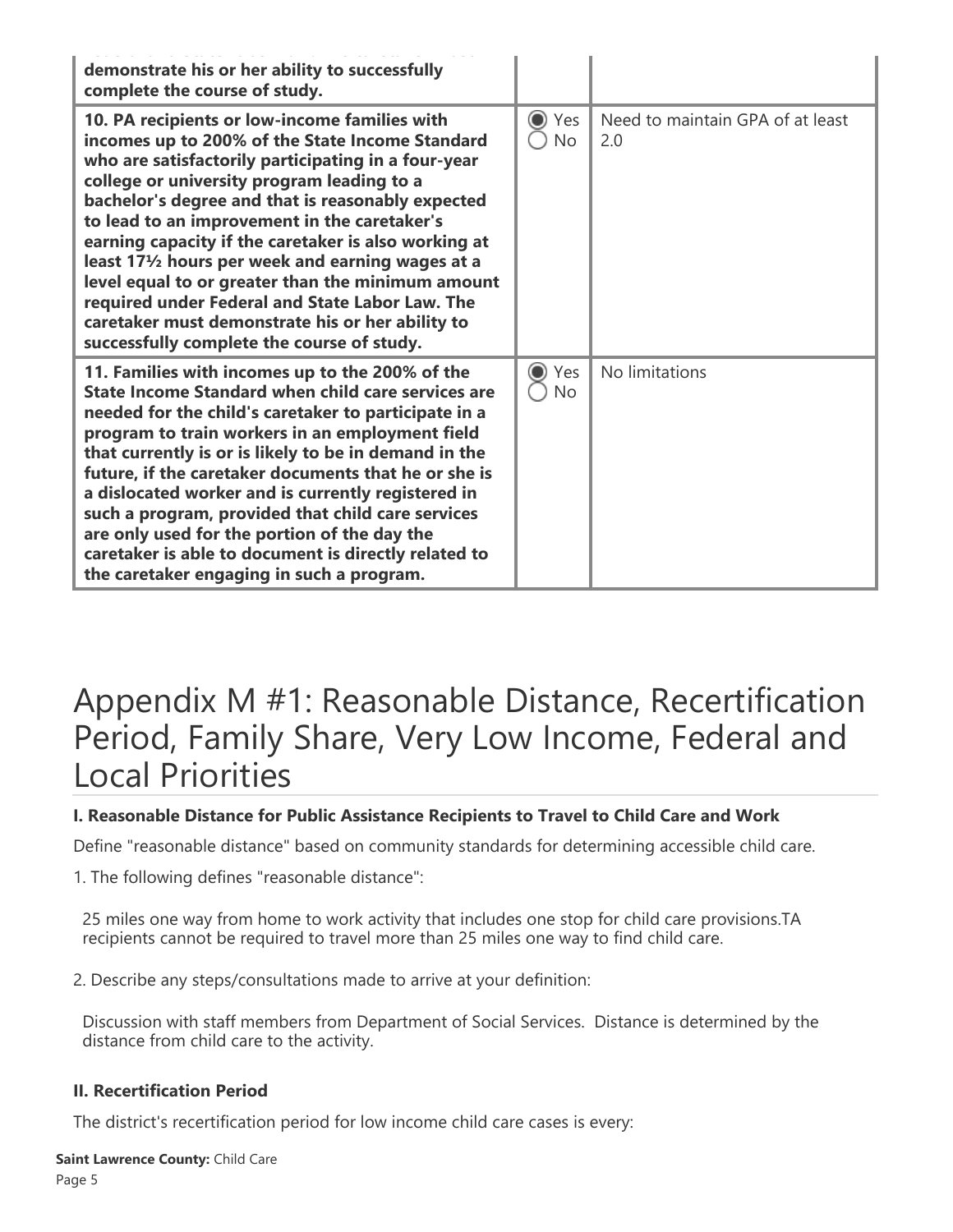

Twelve months

### **III. Family Share**

"Family Share" is the weekly amount paid towards the costs of the child care services by the child's parent or caretaker. Your district must select a family share percentage from 10% to 35% to use in calculating the amount of family share. The weekly family share of child care costs is calculated by applying the family share percentage against the amount of the family's annual gross income that is in excess of the State Income Standard divided by 52.

*Note: The family share percentage selected here must match the percentage entered in the Program Matrix in the Welfare Management System (WMS) and the Child Care Time and Attendance (CCTA) system.*

Family Share Percentage selected by the district:

15%

Additional Description of this Family Share Percentage:

*Note: The family share percentage selected here must match the percentage entered in the Program Matrix in the Welfare Management System (WMS).*

### **IV. Very Low Income**

Define "very low income" as it is used in determining priorities for child care benefits.

"Very Low Income" is defined as **200%** of the State Income Standard.

### **V. Federal and Local Priorities**

1. The district must rank the federally mandated priorities. Cases that are ranked 1 have the highest priority for receiving child care assistance. These rankings apply to case closings and case openings.

a. Very low income as defined in Section IV:

| Rank 1 |
|--------|
| Rank 2 |
| Rank 3 |

b. Families with incomes up to 200% of the State Income Standard that have a child with special needs and a need for child care:

| Rank 1 |
|--------|
| Rank 2 |
| Rank 3 |

c. Families with incomes up to 200% of the State Income Standard that are experiencing homelessness:

 $\blacksquare$  Rank 1 **Saint Lawrence County:** Child Care Page 6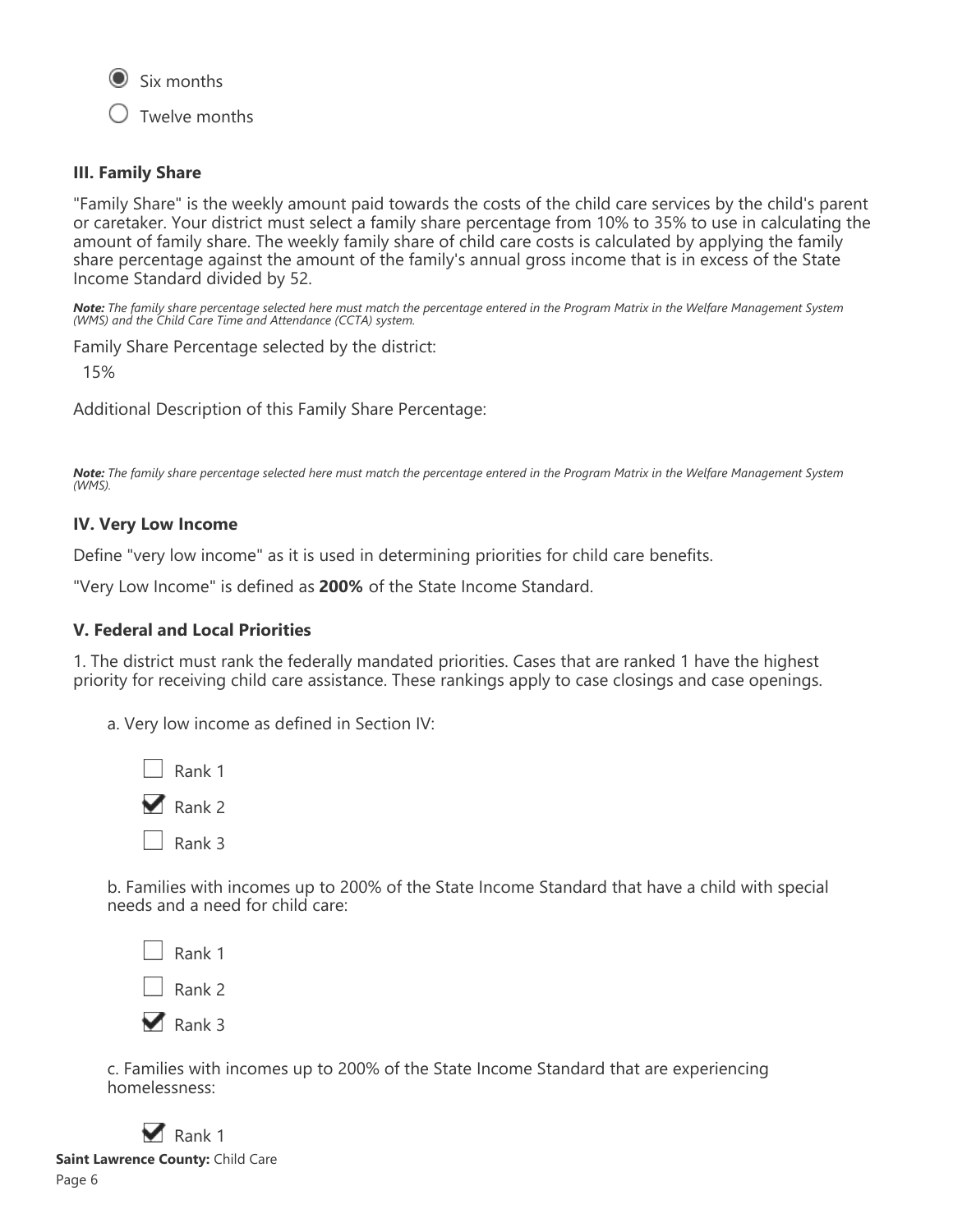Rank 2  $\sqrt{8}$ Rank 3

2. Does the district have local priorities?

| ×<br>v<br>×<br>I |
|------------------|
|                  |

 $\odot$  No

If yes, list them below and rank beginning with Rank 4.

# Appendix M #2: Case Openings, Case Closings, and Waiting List

### **I. Case Openings When Funds Are Limited**

If a social services district does not have sufficient funds to provide child care services to all families who are applying, the district may decide to open certain categories of families as funds become available. The district must open federal priorities first. If the district identified local priorities, they must be opened next. **After the federal and local priorities,** identify the basis upon which the district will open cases if funds become available. Select one of the options listed below and describe the process for opening.

1. Open cases based on **FIRST COME, FIRST SERVED**.



If opening based on income…

The district will open cases starting from the lowest income to the highest income.

 $\bigcirc$  The district will open cases based on income bands, starting from the lowest income band to the highest income band.

If using income bands, list the bands, starting from the one that will be opened first:

- 3. Open cases based on **CATEGORY OF FAMILY**.
- 4. Open cases based on **INCOME** *AND* **CATEGORY OF FAMILY**.
- 5. Open cases based on **OTHER CRITERIA**.

### **II. Case Closings When Sufficient Funds Are Not Available**

If a social services district does not have sufficient funds to continue to provide child care assistance to all **Saint Lawrence County:** Child Care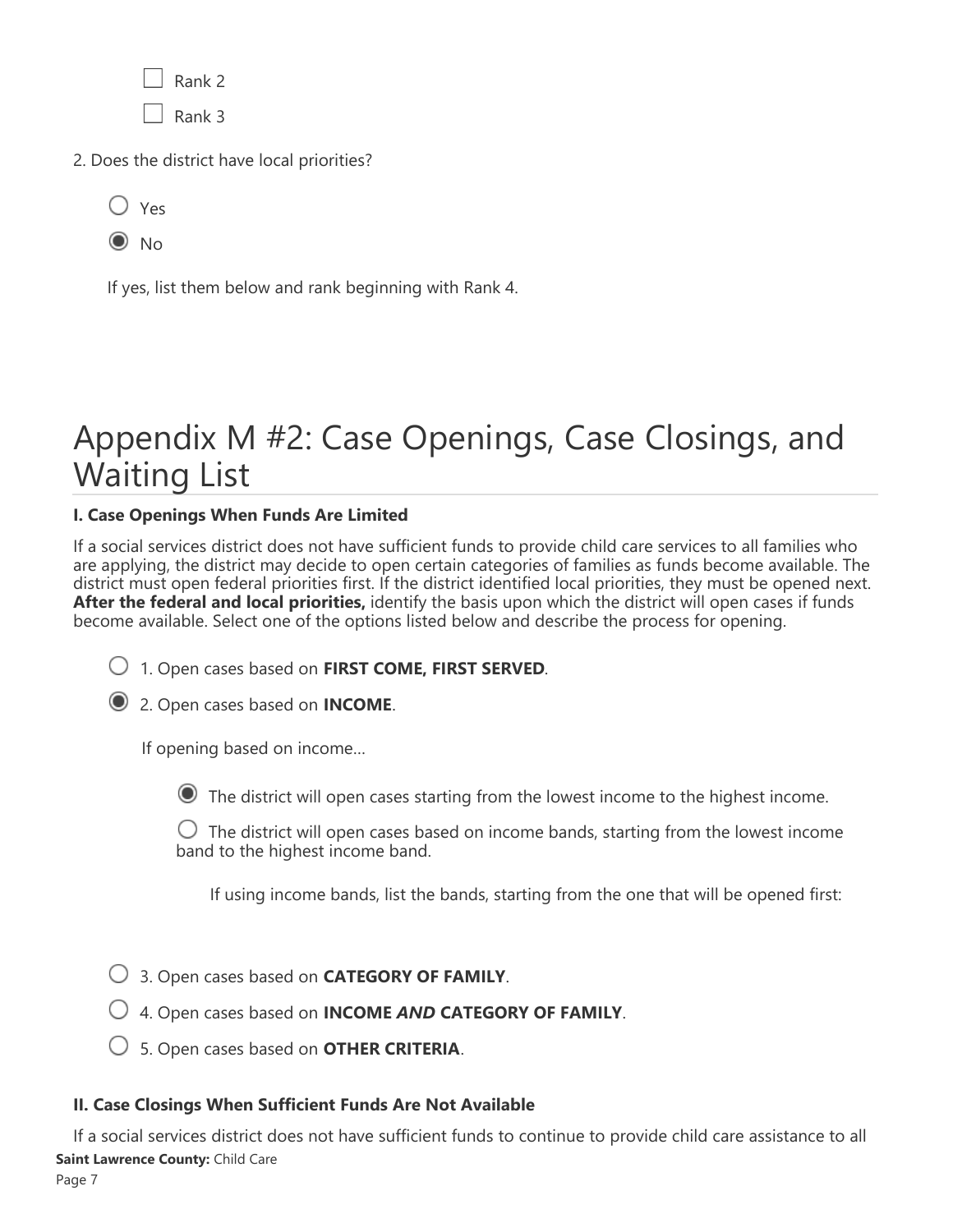families in its current caseload, the district may decide to discontinue child care assistance to certain categories of families. The district must close federal priorities last. If the district identified local priorities, they must be closed next to last. **After the federal and local priorities,** describe the basis upon which the district will close cases if sufficient funds are not available.

**If no priorities are established beyond the federally mandated priorities** and all funds are committed, case closings for families that are not eligible under a child care guarantee and are not under a federally mandated priority must be based on the length of time they have received services (must choose #1 below).

Select one of the options listed below and describe the process for closing.



1. Close cases based on **AMOUNT OF TIME** receiving child care services.

If closing based on amount of time…

 $\bigcirc$  The district will close cases starting from the shortest time receiving child care services to the longest time.

 The district will close cases starting from the longest time receiving child care services to the shortest time.

- 2. Close cases based on **INCOME**.
- 3. Close cases based on **CATEGORY OF FAMILY**.
- 4. Close cases based on **INCOME** *AND* **CATEGORY OF FAMILY**.
- 5. Close cases based on **OTHER CRITERIA**.

### **III. Waiting List**

The district will establish a waiting list when there are not sufficient funds to open all eligible cases.



 $\bigcirc$  Yes

# Appendix M #3: Fraud and Abuse Control Activities and Inspections

### **I. Fraud and Abuse Control Activities**

1. Describe below the criteria the district will use to determine which child care subsidy applications suggest a higher than acceptable risk for fraudulent or erroneous child care subsidy payments in addition to procedures for referring such applications to the district's front-end detection system.

The district will use the FEDS Plan completed by Tammy Johnson of the Fraud Unit.

FEDS Indicators: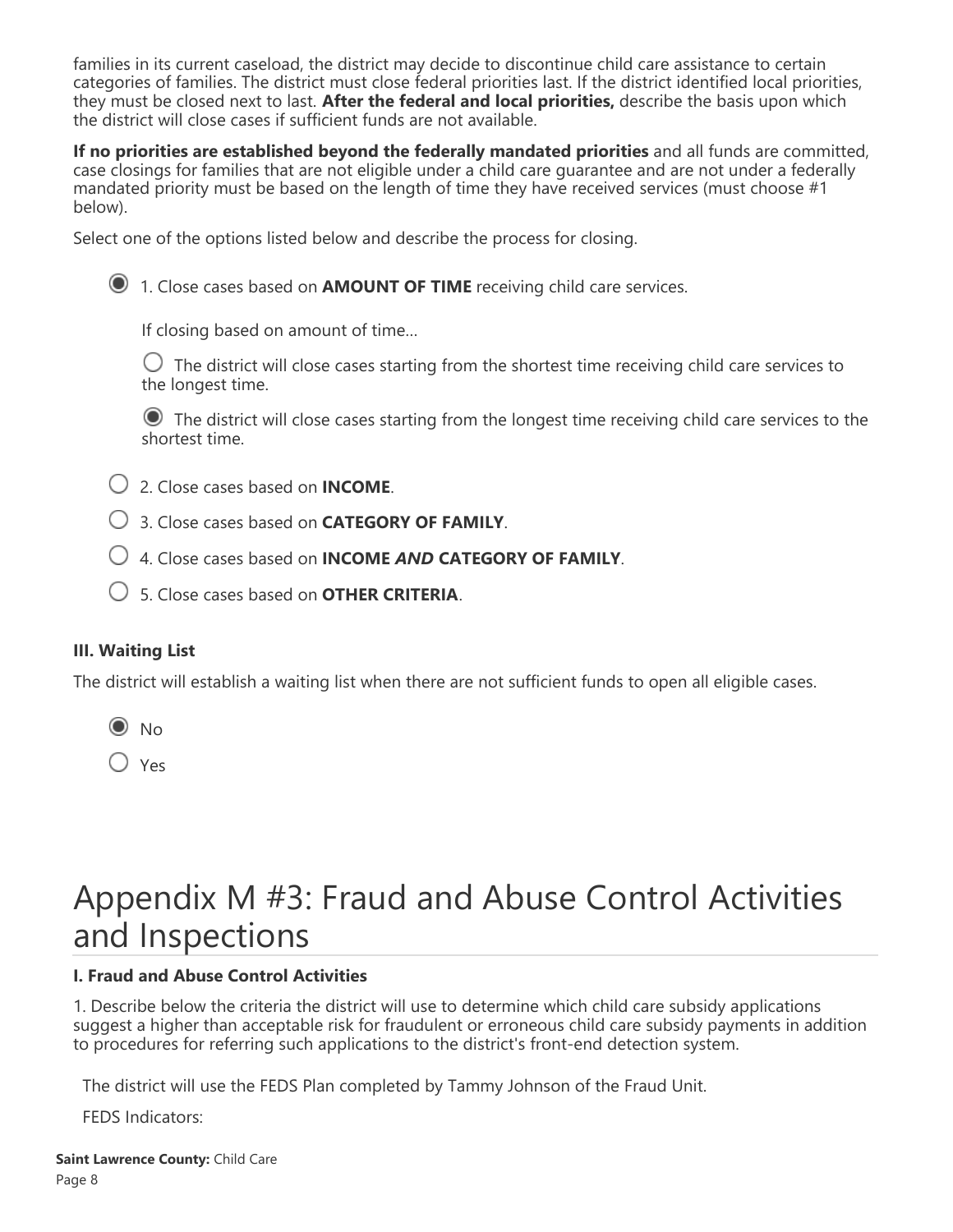- 1. Application is inconsistent with prior case information.
- 2. Prior history of denial, case closing or overpayment resulting from an investigation.
- 3. Landlord does not verify household composition or provides information inconsistent with application.
- 4. No absent parent information or information is inconsistent with application.
- 5. Child Care Provider lives in the same household as child.
- 6. Self-employment if paid off the books or odd jobs for cash.
- 7. Parent recently left home.

NOTE: FEDS is completed for applications using the districts FEDS indicators. Indicators that cannot be resolved by Child Care Eligibility Staff require a referral to the Investigations/Fraud Unit.

2. Describe the sampling methodology used to determine which cases will require verification of an applicant's or recipient's continued need for child care, including, as applicable, verification of participation in employment, education, or other required activities.

*The district cannot use criteria such as the age of provider, the gender of provider, a post office box address, or evidence that the child lives in the same residence as the provider as indicators in drawing the sample.*

St. Lawrence County has a 6-month recertification process and looks at 100% of the low income cases and verifies the continued need for child care by obtaining pay stubs, statements from employers, and school schedules upon recertification.

3. Describe the sampling methodology used to determine which providers of subsidized child care services will be reviewed for the purpose of comparing the child care provider's attendance forms for children receiving subsidized child care services with any Child and Adult Care Food Program inspection forms to verify that child care was actually provided on the days listed on the attendance forms.

All providers of subsidized child care services will be subject to a review of the Child and Adult Care Food Program inspection forms on a quarterly basis. The forms will be compared to the attendance records submitted to our district. Any inaccuracies will be addressed.

### **II. Inspections of Child Care Provider Records and Premises**

The district may choose to make announced or unannounced inspections of the records and premises of any provider/program that provides child care for subsidized children to determine if the child care provider is in compliance with applicable laws and regulations and any additional requirements imposed on such a provider by the social services district per 18 NYCRR §415.4(h)(3).

The district has the right to make inspections *prior to subsidized children receiving care* of any child care provider, including care in a home, to determine whether the child care provider is in compliance with applicable laws and regulations and any additional requirements imposed on such a provider by the district.

The district must report violations of regulations as follows:

- 1. Violations by a licensed or registered child care provider must be reported to the applicable Office of Children and Families (OCFS) Regional Office.
- 2. Violations by an enrolled or enrolling legally-exempt child care provider must be reported to the applicable Enrollment Agency.

### **Does the district choose to make inspections of such child care providers/programs?**

 $\odot$  No.

 $\bigcup$  Yes. Provide the details of your inspections plan below.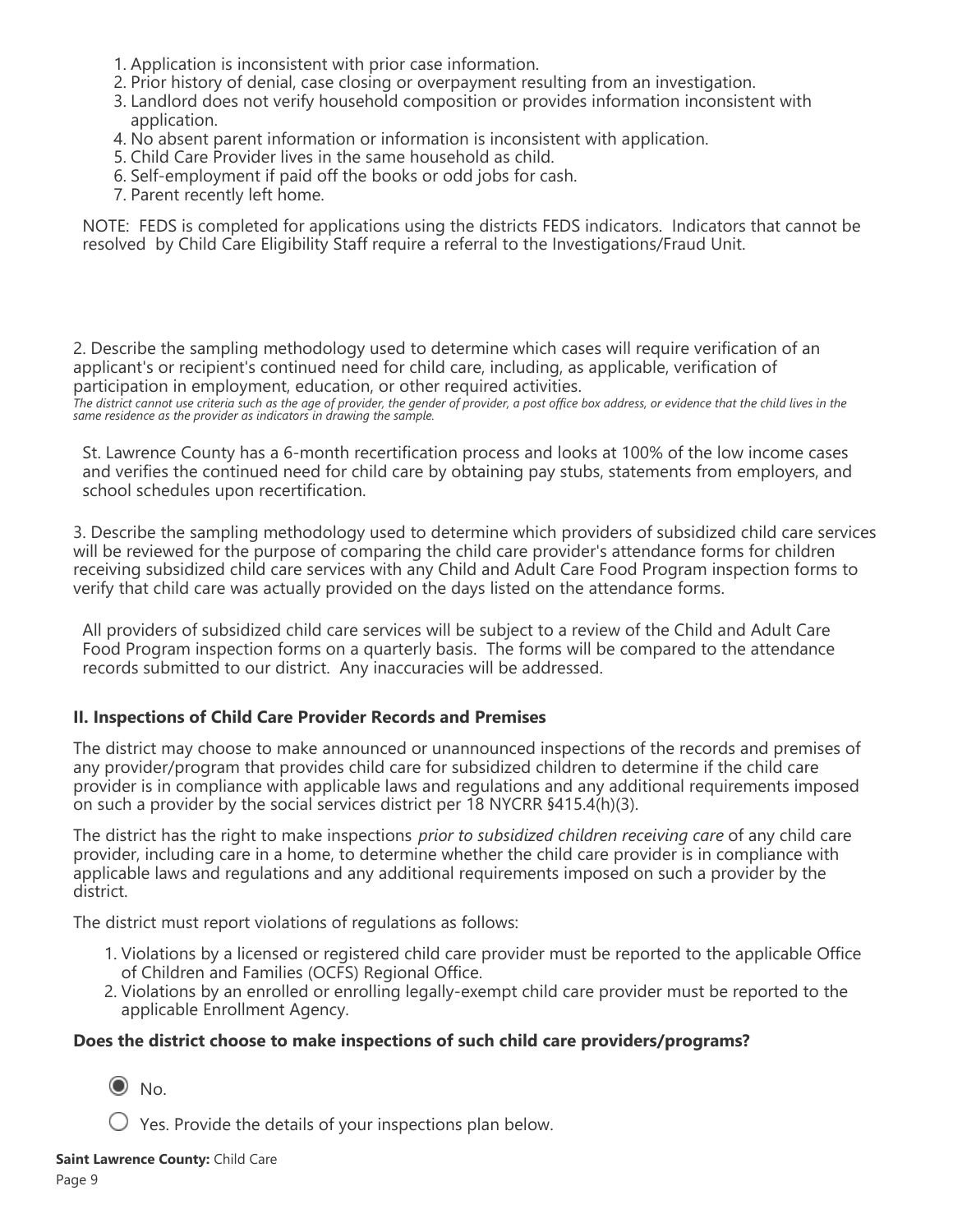### **Check the organization that will be responsible for conducting inspections:**

| Local social services staff                                                                      |
|--------------------------------------------------------------------------------------------------|
| Provide the name of the unit and contact person:                                                 |
| Contracted Agency (must correspond to Appendix K, Question 3f)                                   |
| Provide the name of the agency and contact person:                                               |
| The following types of subsidized child care providers/programs are subject to this requirement: |
| <b>Legally-Exempt Child Care</b>                                                                 |
| In-Home                                                                                          |
| Family Child Care                                                                                |
| Group programs not operating under the auspices of another government agency                     |
| Group programs operating under the auspices of another government agency                         |
| <b>Licensed or Registered Child Care</b>                                                         |
| Family Day Care                                                                                  |
| Registered School-Age Child Care                                                                 |
| Group Family Day Care                                                                            |
| Day Care Centers                                                                                 |
|                                                                                                  |

### Small Day Care Centers

# Appendix N: District Options

Districts have some flexibility to administer their child care subsidy programs to meet local needs. Districts must complete Question I below. Note that all districts must complete the differential payment rate table in Appendix T.

I. The district selects:

 $\bigcirc$  None of the options below

One or more of the options below

II. Districts must check the options that will be included in the district's county plan and complete the appropriate appendix for any option checked below.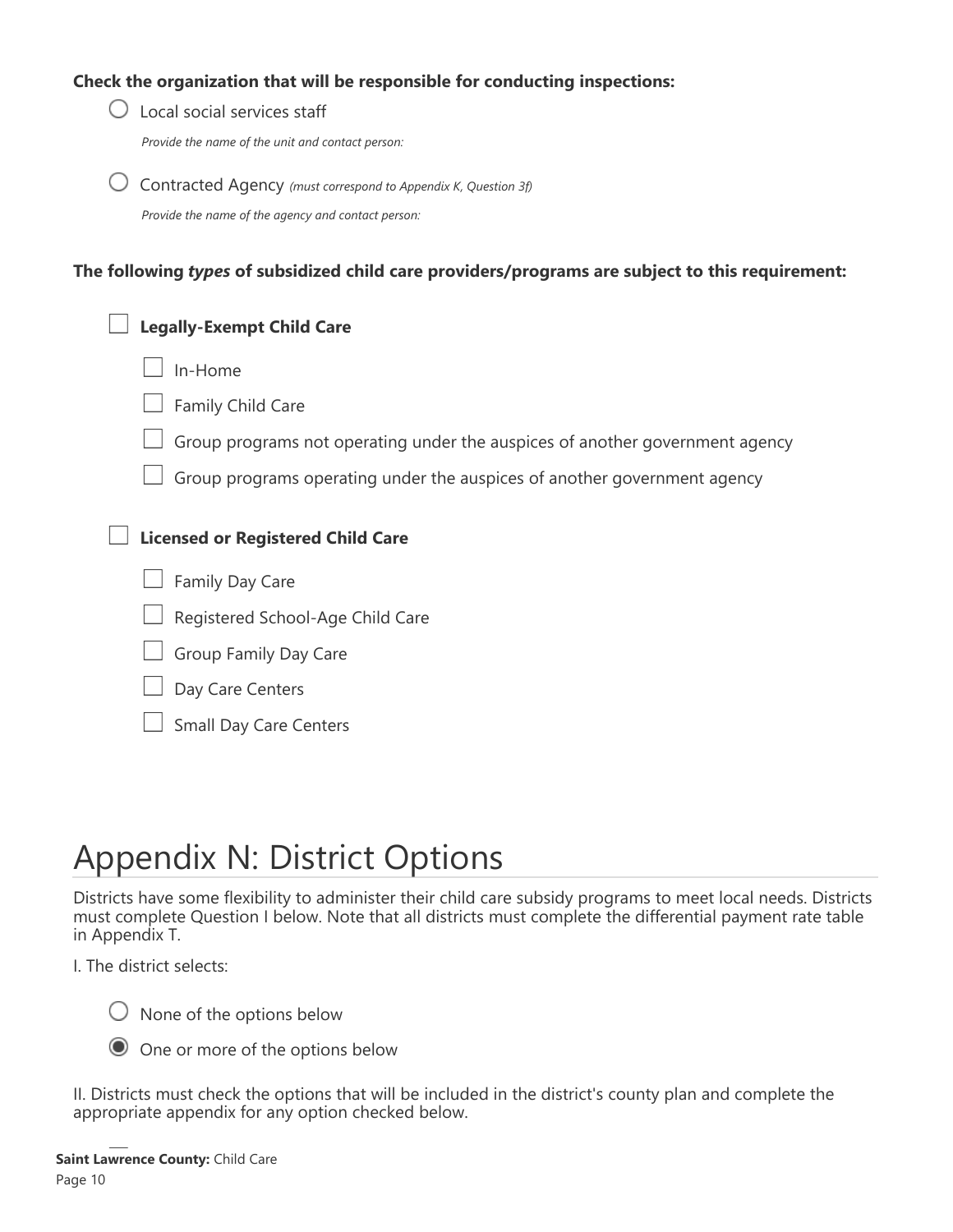$\Box$  1. The district has chosen to establish funding set-asides for NYSCCBG (complete Appendix O).

| $\Box$ 2. The district has chosen to use Title XX funds for the provision of child care services (complete |  |  |
|------------------------------------------------------------------------------------------------------------|--|--|
| Appendix P).                                                                                               |  |  |

|  |                        |  |  |  |  |  |  | $\Box$ 3. The district has chosen to establish additional local standards for child care providers |  |  |  |  |
|--|------------------------|--|--|--|--|--|--|----------------------------------------------------------------------------------------------------|--|--|--|--|
|  | (complete Appendix Q). |  |  |  |  |  |  |                                                                                                    |  |  |  |  |

 $\blacktriangleright$  4. The district has chosen to make payments to child care providers for absences (complete Appendix R).

 5. The district has chosen to make payments to child care providers for program closures (complete Appendix S).

 $\Box$  6. The district has chosen to pay for transportation to and from a child care provider (complete Appendix T).

|  |  |  | $\Box$ 7. The district has chosen to pay a differential rate for licensed or registered child care providers |  |
|--|--|--|--------------------------------------------------------------------------------------------------------------|--|
|  |  |  | that have been accredited by a nationally recognized child care organization (complete Appendix T).          |  |

|  | ■ 8. The district has chosen to pay a differential rate above the required 5% minimum differential |  |
|--|----------------------------------------------------------------------------------------------------|--|
|  | rate for child care services during non-traditional hours (complete Appendix T).                   |  |

|  |                        |  |  |  | □ 9. The district has chosen to pay a differential rate for <b>licensed/registered</b> child care providers |  |  |
|--|------------------------|--|--|--|-------------------------------------------------------------------------------------------------------------|--|--|
|  |                        |  |  |  | caring for children experiencing homelessness above the 5% required minimum differential rate               |  |  |
|  | (complete Appendix T). |  |  |  |                                                                                                             |  |  |

|  |  |                                                                      |  | $\Box$ 10. The district has chosen to pay a differential rate for <b>legally-exempt</b> child care providers |  |
|--|--|----------------------------------------------------------------------|--|--------------------------------------------------------------------------------------------------------------|--|
|  |  | caring for children experiencing homelessness (complete Appendix T). |  |                                                                                                              |  |

| $\Box$ 11. The district has chosen to pay a differential rate in excess of the 25% maximum differential        |
|----------------------------------------------------------------------------------------------------------------|
| rate for child care providers that qualify for multiple differential rates to allow sufficient access to child |
| care providers or services within the district (complete Appendix T).                                          |

| $\Box$ 12. The district has chosen to pay up to 75% of the enhanced market rate for legally-exempt |
|----------------------------------------------------------------------------------------------------|
| family and in-home child care providers who have completed 10 hours of training, which has been    |
| verified by the Legally-Exempt Caregiver Enrollment Agency (complete Appendix T).                  |

| $\Box$ 13. The district has chosen to pay an enhanced market rate for eligible legally-exempt group |  |  |  |
|-----------------------------------------------------------------------------------------------------|--|--|--|
| child care programs that meet required health and/or training requirements (complete Appendix T).   |  |  |  |

|  |  |                        | 14. The district has chosen to expand eligibility for child care assistance beyond the requirements |  |  |  |  |  |  |
|--|--|------------------------|-----------------------------------------------------------------------------------------------------|--|--|--|--|--|--|
|  |  |                        | of SSL 410-w(9), in order to allow a parent or caretaker who works non-traditional hours to sleep   |  |  |  |  |  |  |
|  |  | (complete Appendix T). |                                                                                                     |  |  |  |  |  |  |

 15. The district has chosen to make payments to child care providers who provide child care services exceeding 24 consecutive hours (complete Appendix U).

|  |  |                        | 16. The district has chosen to include 18-, 19- or 20-year-olds in the Child Care Services Unit |  |  |  |  |  |  |
|--|--|------------------------|-------------------------------------------------------------------------------------------------|--|--|--|--|--|--|
|  |  | (complete Appendix U). |                                                                                                 |  |  |  |  |  |  |

|  | $\Box$ 17. The district requests a waiver from one or more regulatory provisions. Waivers are limited to |  |  |  |
|--|----------------------------------------------------------------------------------------------------------|--|--|--|
|  | those regulatory standards that are not specifically included in law (complete Appendix U).              |  |  |  |

| 18. The district has chosen to pay for breaks in activity for low income families (non-public |
|-----------------------------------------------------------------------------------------------|
| assistance families) (complete Appendix U).                                                   |

| $\Box$ 19. The district has chosen to use local equivalent(s) of OCFS required form(s). Prior to using a |
|----------------------------------------------------------------------------------------------------------|
| local equivalent form the district must obtain OCFS, Division of Child Care Services (DCCS) written      |
| approval. Any previous approvals for local equivalent forms will not be carried forward into this        |
| <b>Saint Lawrence County: Child Care</b>                                                                 |
|                                                                                                          |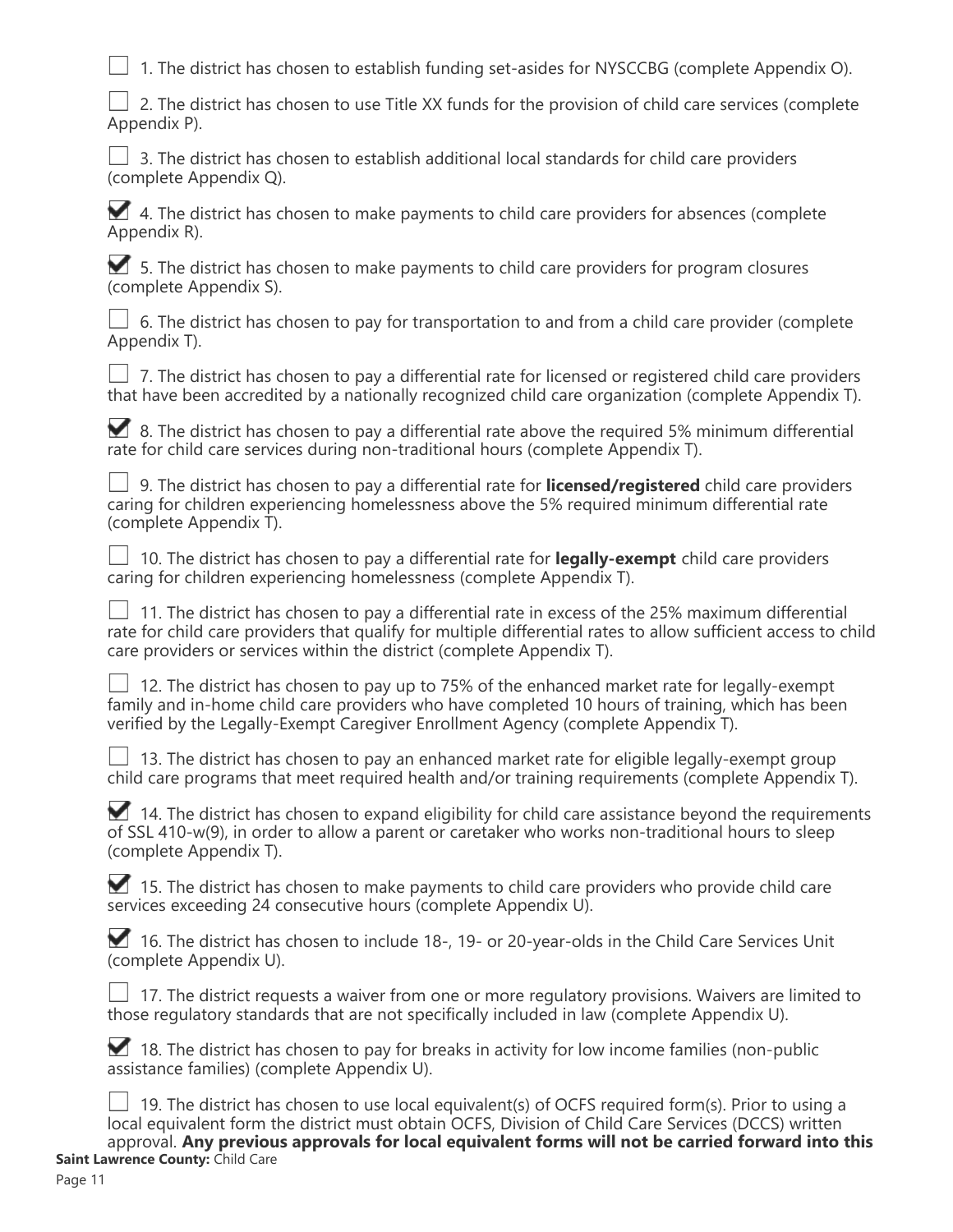**county plan. Therefore, any local equivalent forms a district wishes to establish or renew must be included in this plan and will be subject to review and approval by OCFS.**

List below the names and upload copies of the local equivalent form(s) that the district would like to use.

20. The district elects to use the OCFS-6025, Application for Child Care Assistance. The local district may add the district name and contact information to the form.

# Appendix O: Funding Set-Asides

### I. Total NYSCCBG Block Grant Amount, Including Local Funds

| <b>Category</b>                    | <b>Amount</b> |
|------------------------------------|---------------|
|                                    | \$            |
|                                    | \$            |
|                                    | \$            |
|                                    | \$            |
|                                    | \$            |
| <b>Total Set-Asides (NYSCCBG):</b> | C             |

**Describe the rationale behind specific set-aside amounts from the NYSCCBG (e.g., estimated number of children) for each category.**

Category:

Description:

Category:

Description:

Category: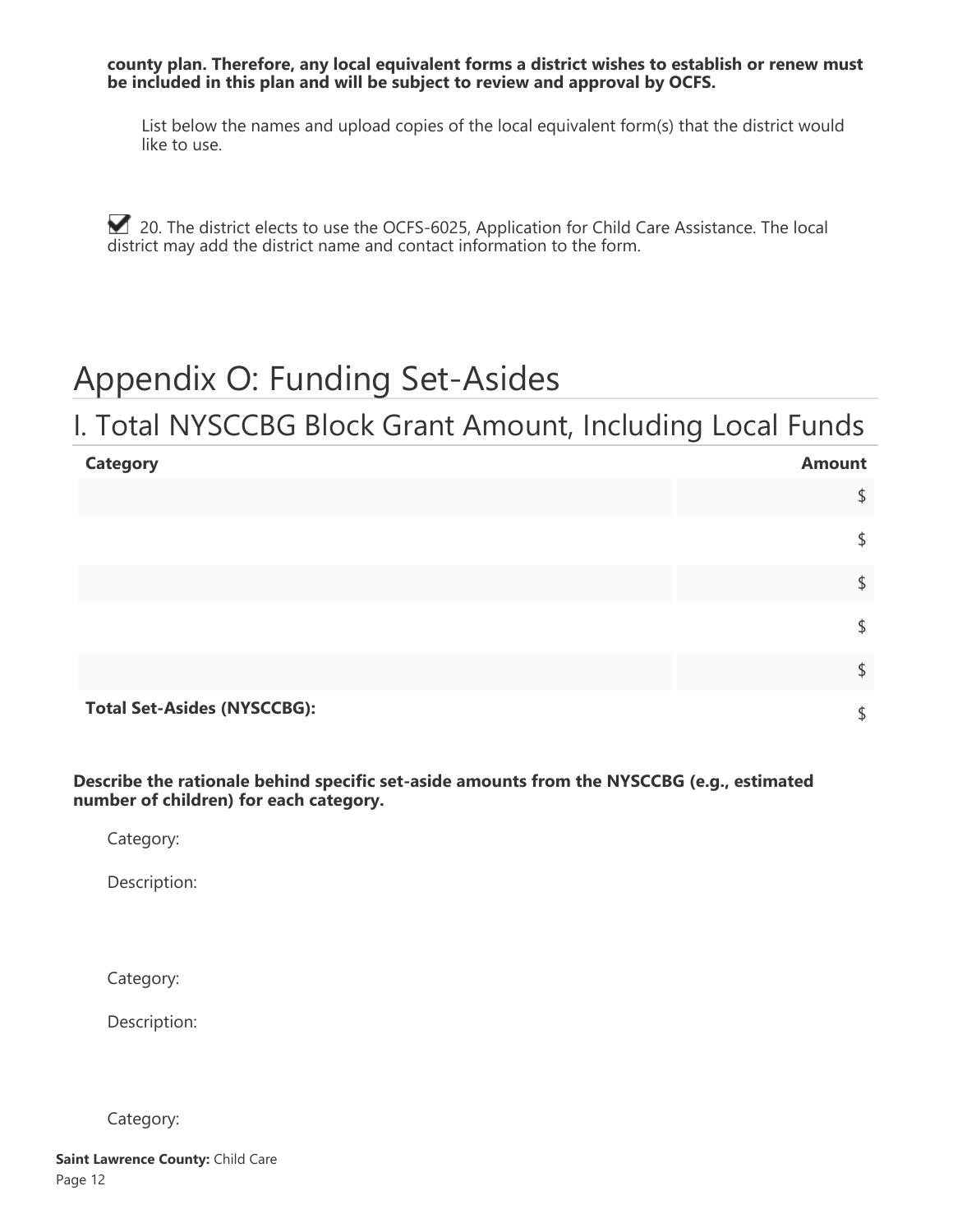Description:

Category:

Description:

## II. The following amounts are set aside for specific priorities from the Title XX block grant:

| <b>Category</b>                     | <b>Amount</b> |
|-------------------------------------|---------------|
|                                     |               |
|                                     |               |
|                                     |               |
| <b>Total Set-Asides (Title XX):</b> |               |

**Describe the rationale behind specific amounts set aside from the Title XX block grant (e.g., estimated number of children) for each category.**

Category:

Description:

Category:

Description:

Category:

Description:

Appendix P: Title XX Child Care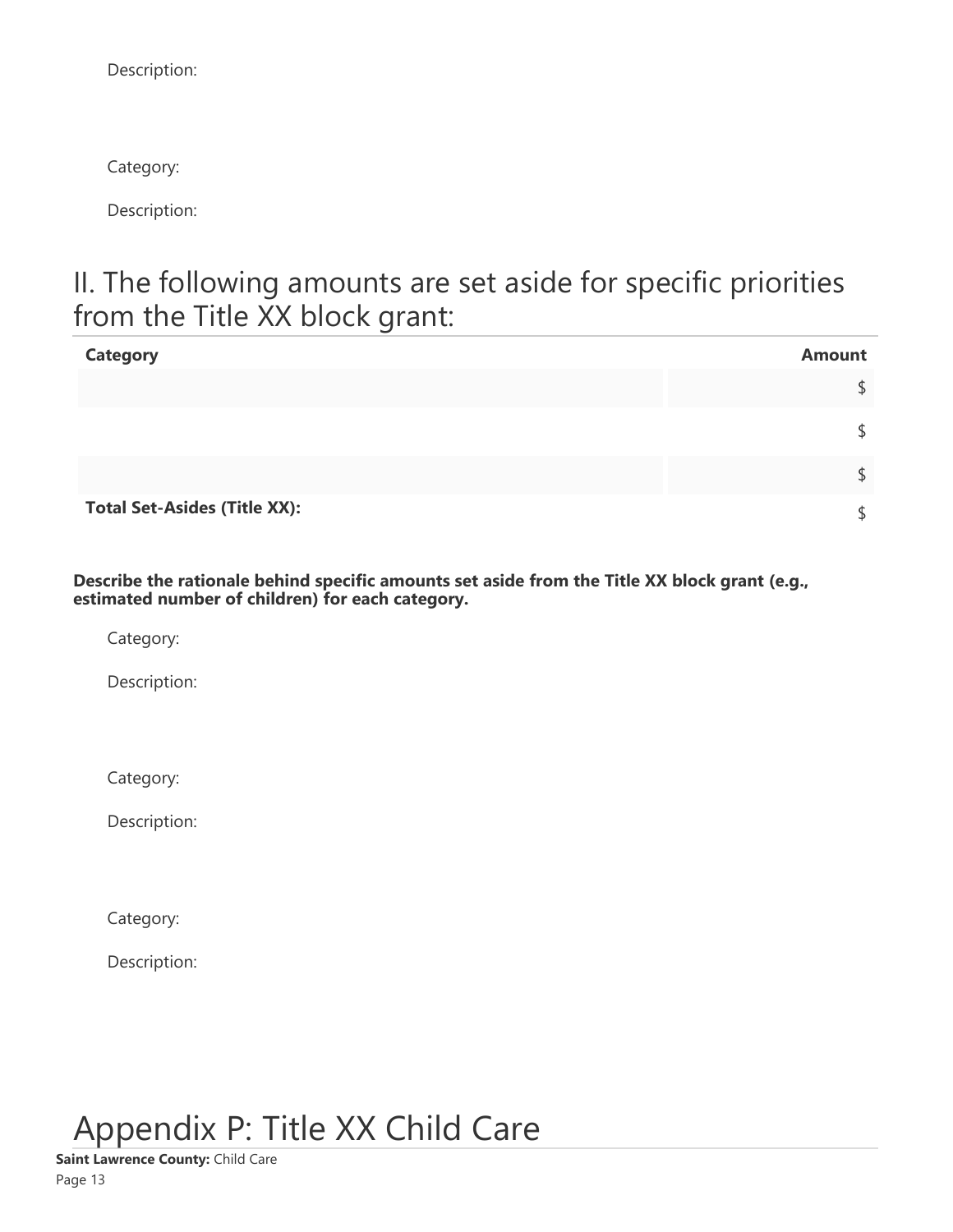1. Enter the projected total of Title XX expenditures for the plan's duration: **\$**

Indicate the financial eligibility limits (percentage of State Income Standard) your district will apply based on family size. Maximum reimbursable limits are 275% for a family of one or two, 255% for a family of three, and 225% for a family of four or more. Districts that are utilizing Title XX funds only for child protective and/or preventive child care services must not enter financial eligibility limits as these services are offered without regard to income.

| <b>Family Size</b>  | <b>Eligibility Limit</b> |
|---------------------|--------------------------|
| <b>Two People</b>   | $\%$                     |
| <b>Three People</b> | %                        |
| <b>Four People</b>  | %                        |

- 2. Programmatic Eligibility for Income Eligible Families (check all that apply)
	- Employment
	- Seeking employment
	- Homelessness
	- Education / training
	- $\Box$  Illness / incapacity
	- $\Box$  Domestic violence
	- $\Box$  Emergency situation of short duration
	- $\Box$  Participating in an approved substance abuse treatment program
- 3. Does the district apply any limitations to the programmatic eligibility criteria?
	- Yes
	- $O$  No

If yes, describe eligibility criteria:

- 4. Does the district prioritize certain eligible families for Title XX funding?
	- $\bigcirc$  Yes
	- $\bigcirc$  No

If yes, describe which families will receive priority: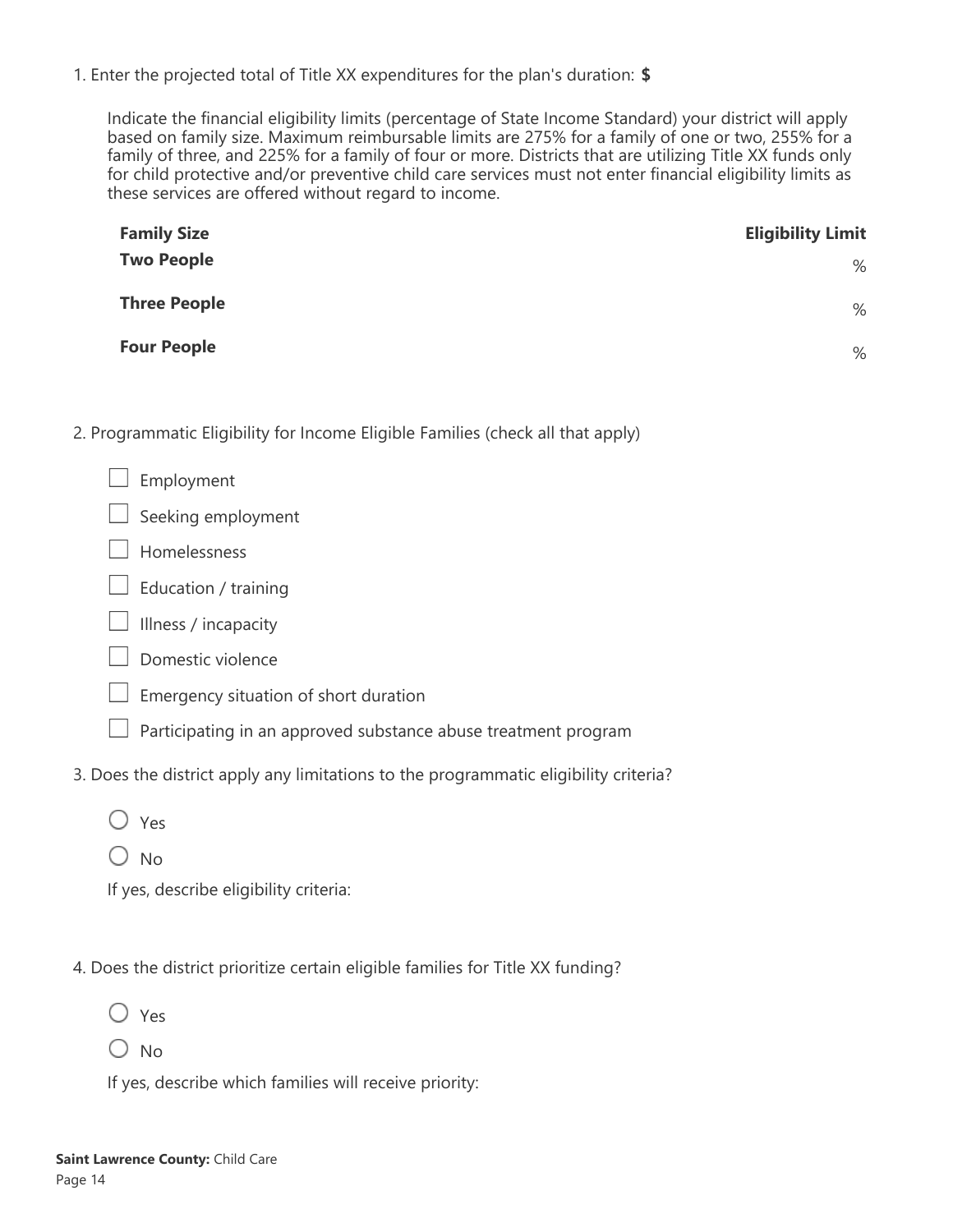- 5. Does the district use Title XX funds for child care for open child protective services cases?
	- $\bigcirc$  Yes
	- $\bigcirc$  No
- 6. Does the district use Title XX funds for child care for open child preventive services cases?
	- Yes
	- $\sum_{n=1}^{\infty}$

# Appendix Q: Additional Local Standards for Child Care Providers

The district may propose local standards in addition to the State standards for legally-exempt providers who will receive child care subsidies issued by the district. This appendix must be completed for **each** additional local standard that the district wants to implement.

The district must coordinate with the local Enrollment Agency, including, but not limited to:

- Informing the Enrollment Agency of the intent to request an additional standard.
- Developing the stepwise process referenced in Question 5.
- Ensuring that no significant burden of work shall be incurred by the Enrollment Agency as a result of the additional local standard, unless such work is addressed in a separate contract or a formal agreement is in place, which are referenced in Question 3.
- Sharing any consent/release form that may be required.
- Keeping the Enrollment Agency informed of the approval status.

1. Select the additional local standard that will be required of child care providers/programs.

 $\bigcup$  Verification, using the district's local records, that the provider has given the caretaker complete and accurate information regarding any report of child abuse or maltreatment in which he or she is named as an indicated subject

 $\bigcirc$  Local criminal background check

 $\bigcirc$  Require providers caring for subsidized children for 30 or more hours a week participate in the Child and Adult Care Food Program (CACFP).

*Note that districts are required to notify the Enrollment Agency, using the OCFS-2114, District Notification to Legally-Exempt Caregiver Enrollment Agency, of all providers on the referral list for whom the requirement is "not applicable."*

 $\bigcirc$  Site visits by the district

| Other           |
|-----------------|
| Please decribe: |

2. Check below the type of child care program to which the additional local standard will apply and indicate the roles of the persons to whom it will apply in cases where the standard is person-specific.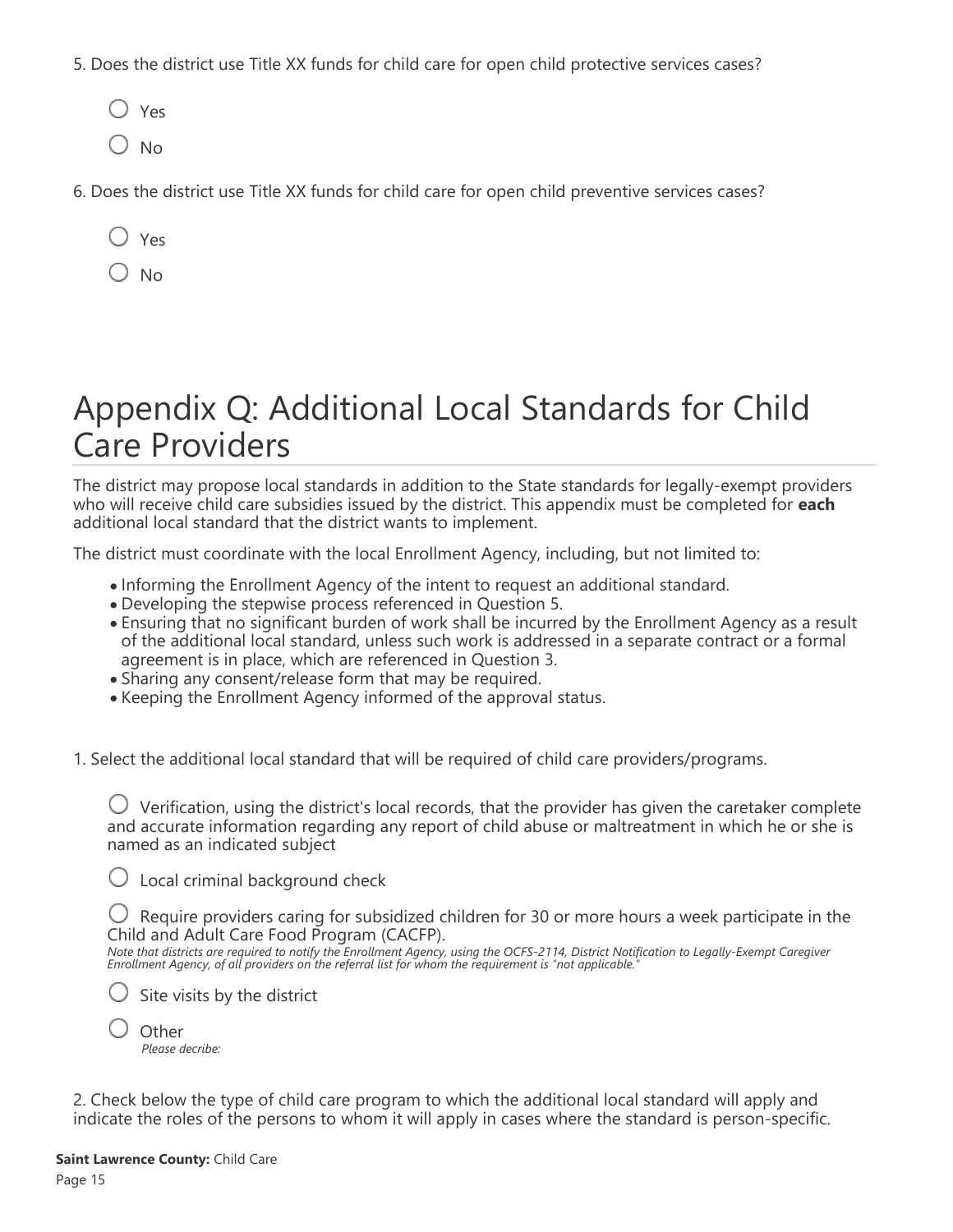| Legally-exempt relative-only family child care program  |
|---------------------------------------------------------|
| Provider                                                |
| Provider's employee                                     |
| Provider's volunteer                                    |
| Provider's household member age 18 or older             |
| Legally-exempt relative-only in-home child care program |
| Provider                                                |
| Provider's employee                                     |
| Provider's volunteer                                    |
| Legally-exempt family child care program                |
| Provider                                                |
| Provider's employee                                     |
| Provider's volunteer                                    |
| Provider's household member age 18 or older             |
| Legally-exempt in-home child care program               |
| Provider                                                |
| Provider's employee                                     |
| Provider's volunteer                                    |
| Legally-exempt group program                            |
| Director                                                |
| Employee                                                |
| Volunteer                                               |

2a. Exceptions: There may be instances when the district may be unable to enact the additional standard, such as, the applicable person may reside outside of the district's jurisdiction, or the site of care may not be located within the district. In such cases, the district may create an exception to the applicability stated above.

*Note: The Child Care Facility System cannot track such exceptions and, therefore, the district remains responsible for notifying the applicable Enrollment Agency, using the OCFS-2114, District Notification to Legally-Exempt Caregiver Enrollment Agency, that an additional standard is "not applicable" to the specific provider/person named on the referral list.*

Place a check mark below to show any exception to the applicability of this Local Additional Standard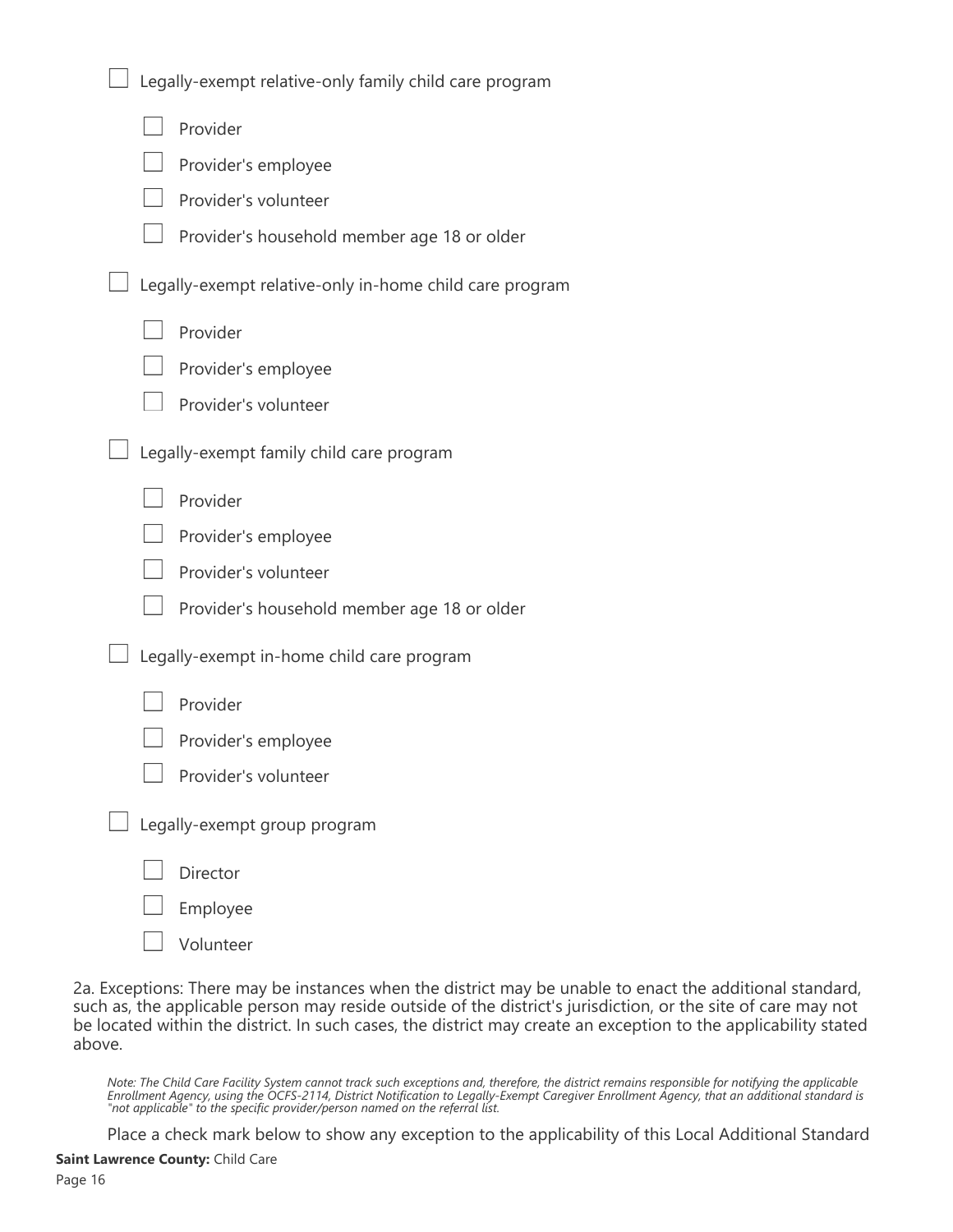to programs or roles previously identified.

 $\perp$  a. The district will not apply this additional local standard when the applicable person **resides** outside of the subsidy-paying district.

 b. The district will not apply this additional local standard when the **program's site of care is located outside** of the subsidy-paying district.

3. Districts are responsible for implementation of the additional local standard unless they have a formal agreement or contract with another organization. Check the organization that will be responsible for the implementation of the additional local standard.

| $\bigcirc$ Local social services staff           |
|--------------------------------------------------|
| Provide the name of the unit and contact person: |

 Contracted agency (must correspond to Appendix K, Question 3b) *Provide the name of the agency and contact person:*

*Note: Costs associated with the additional local standard cannot be passed on to the provider.*

4. Are there any fees or other costs associated with the additional local standard?

 $\bigcirc$  Yes

 $O$  No

*Note: Costs associated with the additional local standard cannot be passed on to the provider.*

5. Describe, in chronological order, the steps for conducting the additional local standard. Include how the district will retrieve referrals from CCFS, communicate with providers and other applicable persons, determine compliance with the additional local standard, inform the Enrollment Agency whether the additional local standard has been "met," "not met" or is "not applicable" and monitor its timeliness. Include all agencies involved and their roles. Note that the district's procedures must be in accordance with 12-OCFS-LCM-01.

6. Indicate how frequently the additional local standard will be applied.

1. The Standard will be applied (check all that apply):

 $\Box$  At initial enrollment and re-opening



At each re-enrollment

During the enrollment **review** period

**7. Describe the justification for the additional local standard in the space below.**

# Appendix R: Payment to Child Care Providers for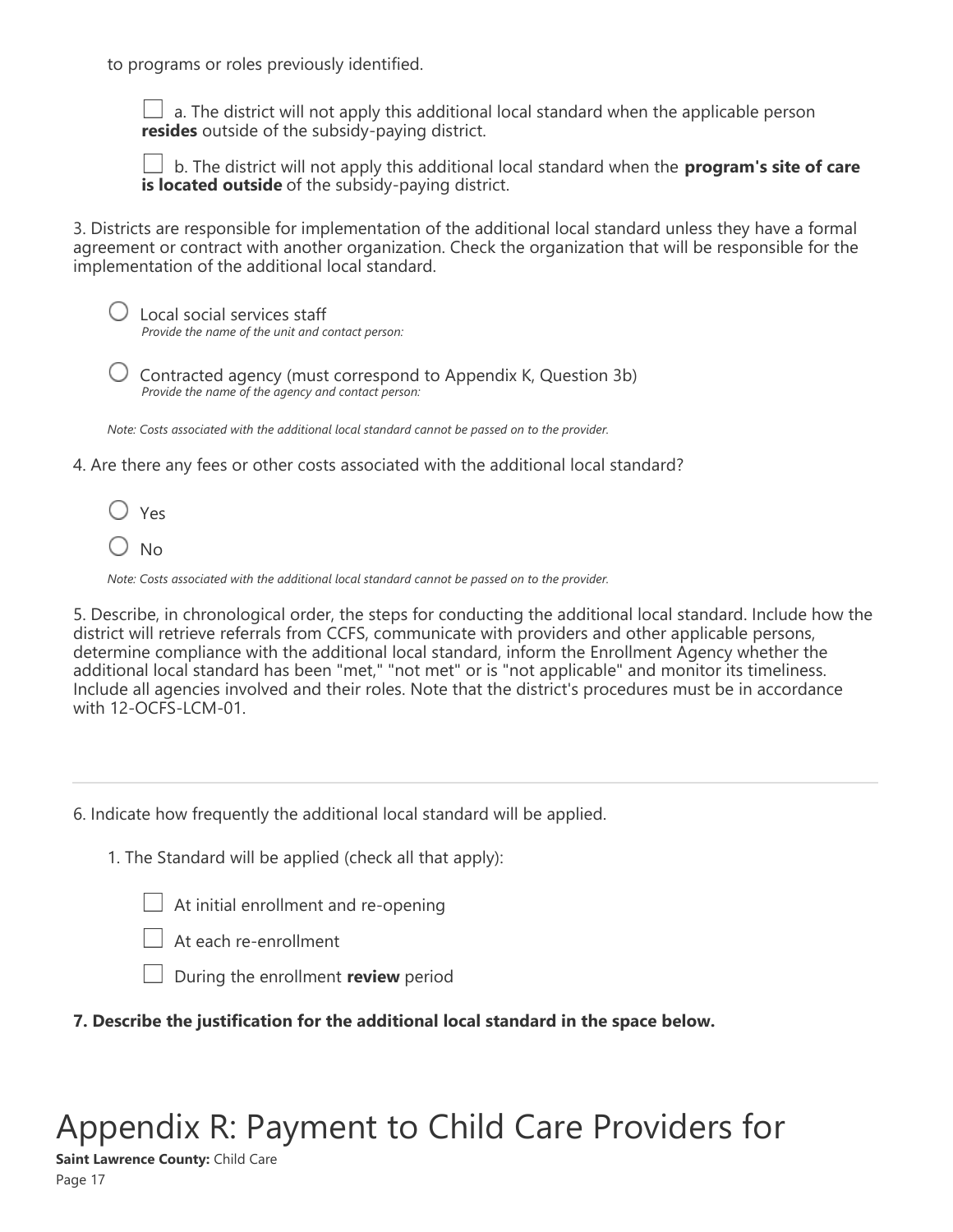# Absences

1. Our district will only pay for absences to providers with which the district has a contract or letter of intent.

- $\bigcirc$  Yes
- $\odot$  No
- 2. The following providers are eligible for payment for absences (check all that are eligible):



- Family day care
- Legally-exempt group
- School-age child care

### 3. Base Period:

- $\bigcirc$  3 months
- $\odot$  6 months
- 4. Number of absences allowed per child during base period:

| <b>Period</b>      | <b>Routine Limits</b><br>$#$ of days) | <b>Extenuating Circumstances</b><br>$#$ of days) | <b>Total Number of Absences Allowed</b><br>$#$ of days) |
|--------------------|---------------------------------------|--------------------------------------------------|---------------------------------------------------------|
| In a Month         |                                       |                                                  |                                                         |
| <b>Base Period</b> |                                       |                                                  |                                                         |

*Note: The number of absences per month and base period selected here must match the attendance group numbers entered in CCTA.*

5. List reasons for absences for which the district will allow payment:

Illness for any household member. (note from Doctor if requesting over 2 days in a week)

Dr. appointments with documentation.

Death in family

Court appointments wtih documentation from court.

Family emergencies.

6. List any limitations on the above providers' eligibility for payment for absences:

Parent will need supporting documents for allowable absences. Absent days will only be reimbursed

 $\blacksquare$  is scheduled to be at work/day. Payment for absent days will not be allowed days will not be allowed days will not be allowed days will not be allowed days will not be allowed days will not be allowed days will not **Saint Lawrence County:** Child Care Page 18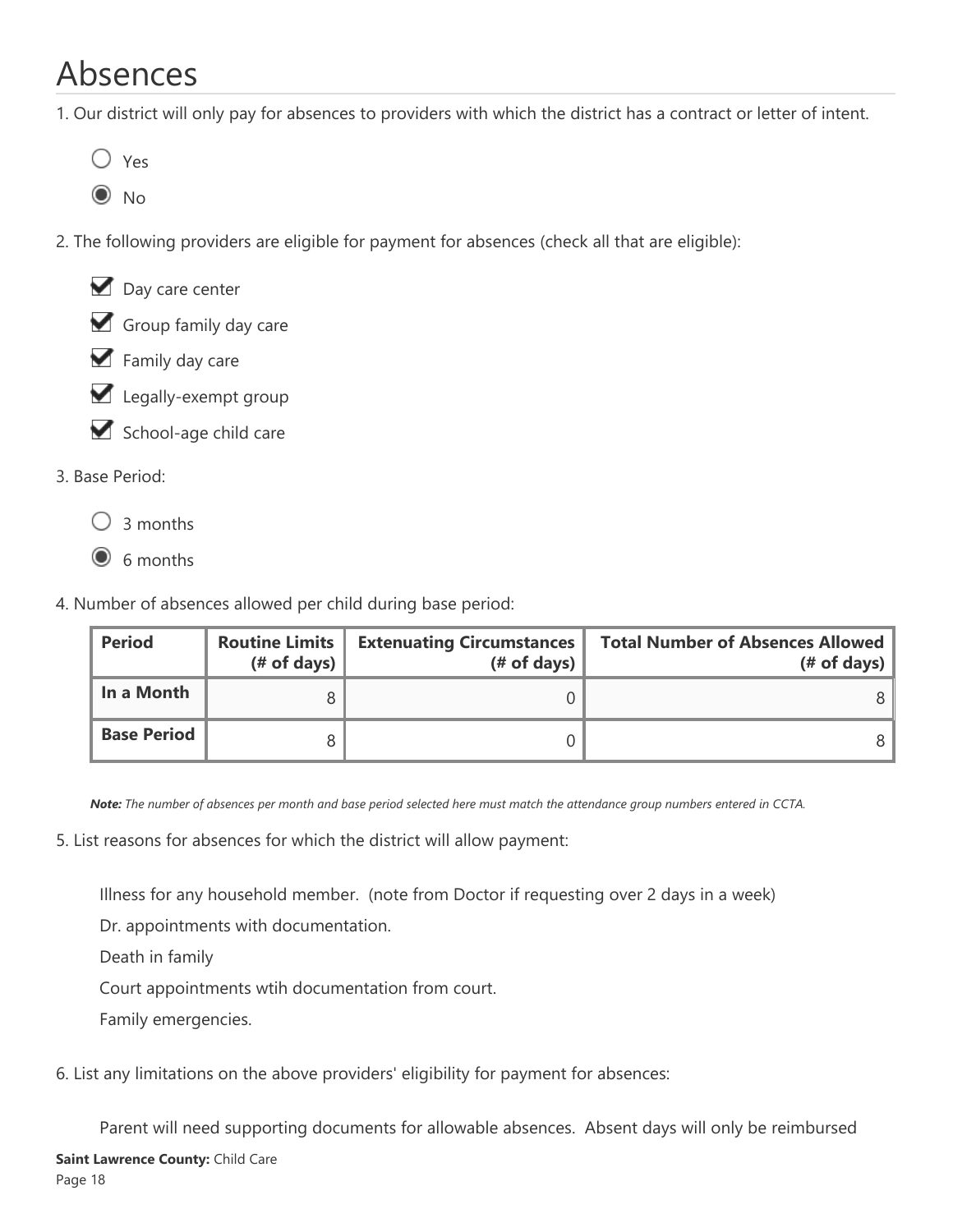when the client/child is scheduled to be at work/daycare. Payment for absent days will not be allowed when the client or provider takes a vacation. Eligiblity for payment ends when the client's activity ends. (cannot bill for absent days when parent terminates services with provider)

*Note: Legally-exempt family child care and in-home child care providers are not eligible to receive payment for absences.*

# Appendix S: Payment to Child Care Providers for Program Closures

1. The following providers are eligible for payment for program closures:

Day care center

Group family day care

Family day care

Legally-exempt group

School-age child care

2. The district will only pay for program closures to providers with which the district has a contract or letter of intent.



3. Enter the number of days allowed for program closures (maximum allowable time for program closures is five days):

5

4. List the allowable program closures for which the district will provide payment.

Closures allowed for inclement weather and the following holidays:

New Year's Eve New Year's Day Memorial Day Independence Day Labor Day Thanksgiving Day Christmas Eve Christmas Day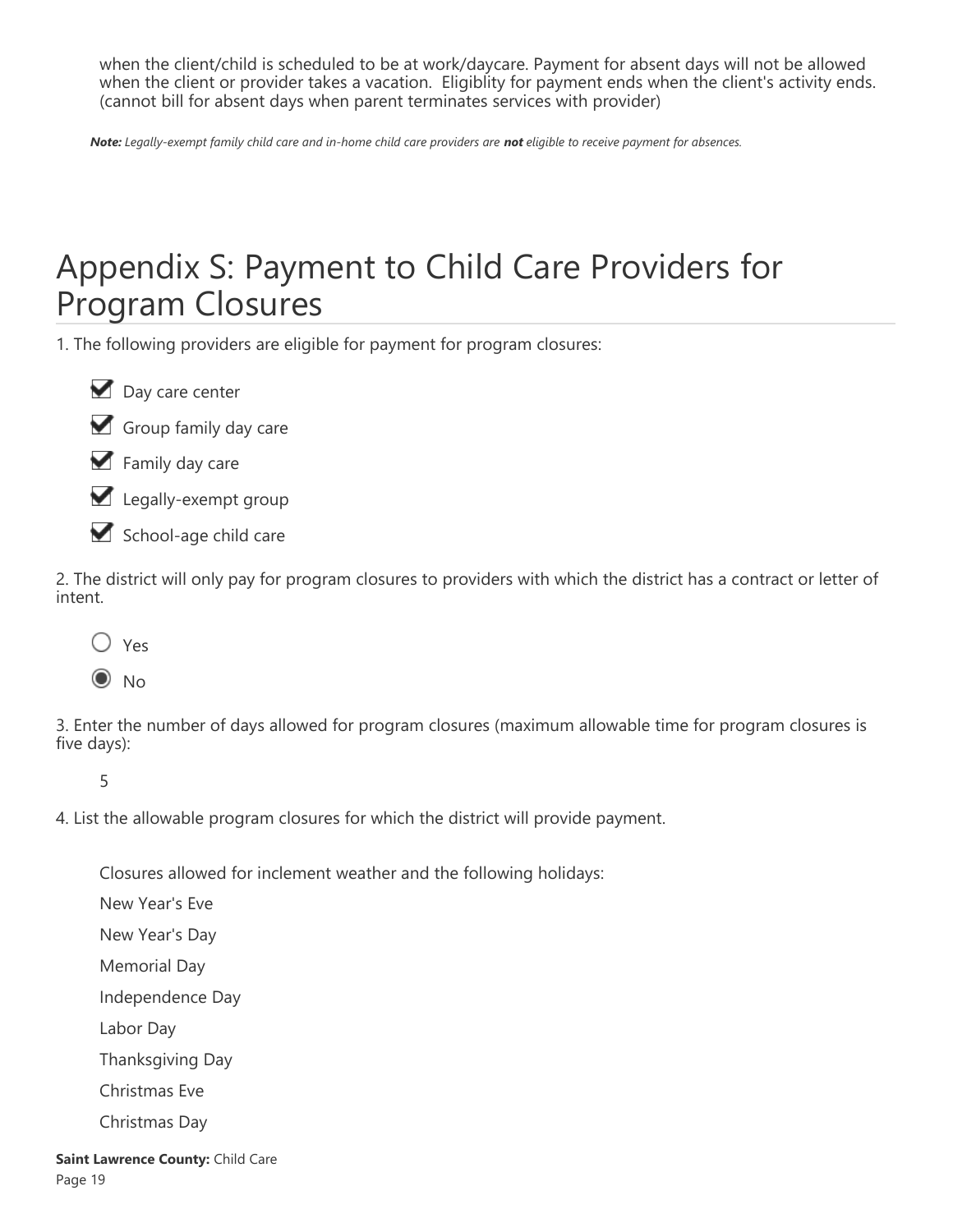# Appendix T: Transportation, Differential Payment Rates, Enhanced Market Rate for Legally-Exempt Providers, Legally-Exempt Programs, and Sleep

1. Are there circumstances where the district will reimburse for transportation?



Yes

2. If the district will reimburse for transportation, describe any circumstances and limitations the district will use to reimburse. Include what type of transportation will be reimbursed (public and/or private) and how much your district will pay (per mile or trip). Note that if the district is paying for transportation, the Program Matrix in the Welfare Management System (WMS) should reflect this choice.

### **II. Differential Payment Rates**

1. Districts must complete the Differential Payment Rate Percent (%) column in the table below for each of the four (4) differential payment rate categories. For the two (2) categories that require a state minimum five percent (5%) differential payment rate, the district must enter "5%" or, if it chooses, a higher rate up to 15%.

The other two (2) differential payment rate categories in the table below are optional. If the district chooses not to set differential payment rates, the district must enter zero. If the district chooses to set a differential payment rate, enter the appropriate percentage up to 15 percent (15%). Note that if the district selects a differential payment rate for nationally accredited programs, then that rate must be in the range of five percent (5%) to 15 percent (15%).

| <b>Differential Payment Rate Category</b>                                                                                                                                                        | <b>Differential Payment</b><br><b>Rate Percent</b> | <b>Instructions</b>                                                |
|--------------------------------------------------------------------------------------------------------------------------------------------------------------------------------------------------|----------------------------------------------------|--------------------------------------------------------------------|
| <b>Homelessness: Licensed and Registered</b><br><b>Providers</b><br><b>State required minimum of 5%</b>                                                                                          | 5%                                                 | Enter a percentage (%): 5% to<br>15%. (Must enter at least 5%)     |
| <b>Homelessness: Legally-Exempt Providers</b>                                                                                                                                                    | 5%                                                 | Enter 0% or a percentage (%) up<br>to 15%.                         |
| <b>Non-traditional Hours: All Providers</b><br><b>State required minimum of 5%</b>                                                                                                               | 10%                                                | Enter a percentage $(\%)$ : 5% to<br>15%. (Must enter at least 5%) |
| <b>Nationally Accredited Programs:</b><br><b>Licensed and Registered Providers</b><br>Legally-exempt child care providers are not eligible for a<br>differential payment rate for accreditation. | $0\%$                                              | Enter 0% or a percentage (%) from<br>5% to 15%.                    |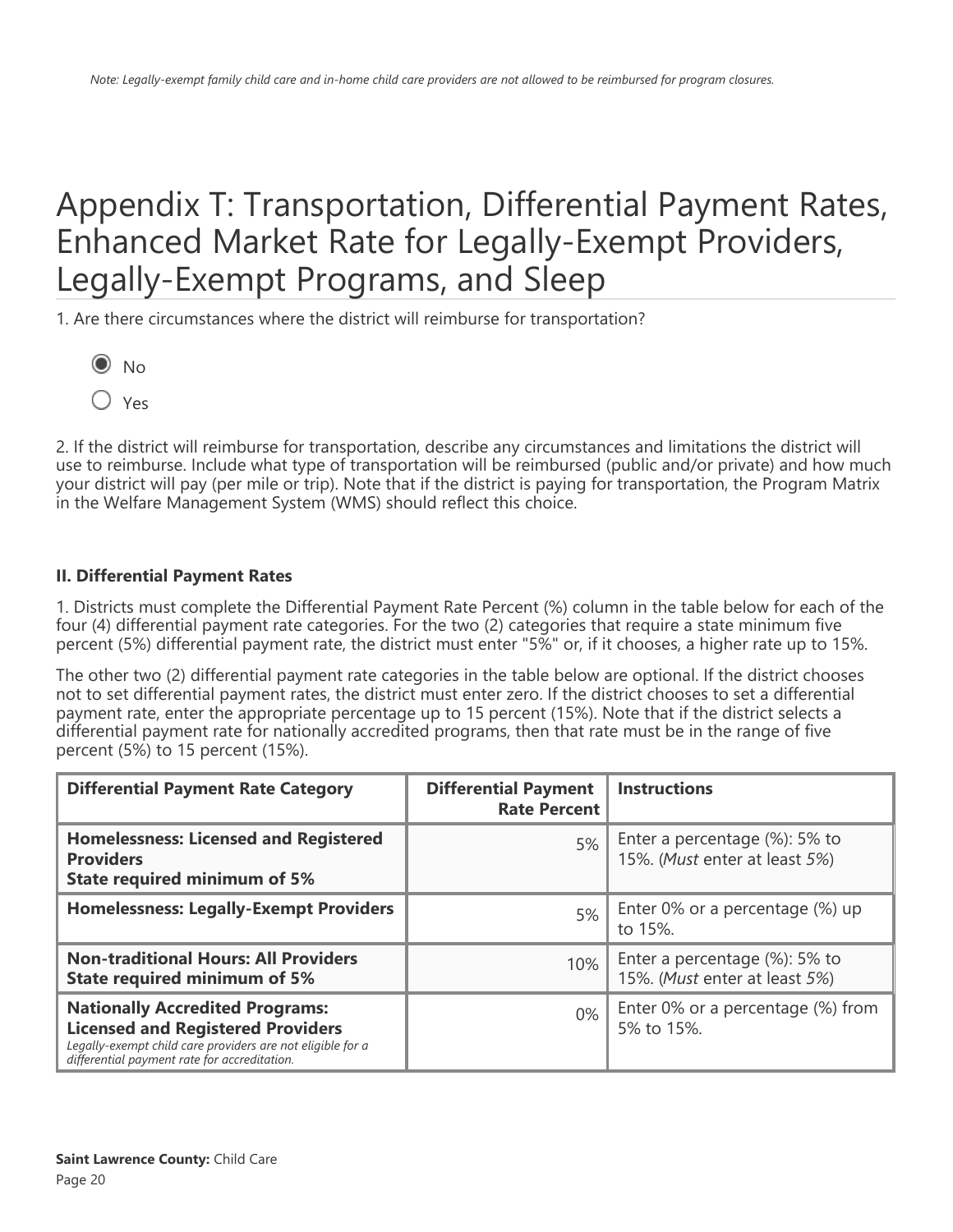2. Generally, differential payment rates may not exceed 25% above the applicable market rate or actual cost of care. However, a district may request a waiver from the Office to establish a payment rate that is in excess of 25% above the applicable market rate upon showing that the 25% maximum is insufficient to provide access within the district to child care providers or services that offer care addressing more than one of the differential payment rate categories. However, if your district wants to establish a payment rate that is more than 25% above the applicable market rate, describe below why the 25% maximum is insufficient to provide access to such child care providers or services.

### **III. Increased Enhanced Market Rate for Legally-Exempt Family and In-Home Child Care Providers**

1. The enhanced market rate for legally-exempt family and legally-exempt in-home child care providers who have completed 10 or more hours of training annually is a 70% differential applied to the market rates established for registered family day care. Indicate if the district is electing to establish a payment rate that is in excess of the enhanced market rate for legally-exempt family and in-home child care providers who have completed 10 or more hours of training annually and the training has been verified by the legally-exempt caregiver enrollment agency.



2. If yes, indicate the percent (71%–75%), not to exceed 75% of the child care market rate established for registered family day care.

 $\frac{1}{2}$ 

### **IV. Enhanced Market Rates for Legally-Exempt Group Child Care Programs**

#### *Answer both questions:*

1. Indicate if the district is electing to establish an enhanced market rate for child care services provided by legally-exempt group child care programs that have prepared an approved health care plan and have at least one caregiver in each classroom with age appropriate cardiopulmonary resuscitation (CPR) certification and the enhanced requirements have been verified by the enrollment agency.



Yes

If yes, indicate the percent (76%–81%), not to exceed 81% of the applicable market rate for day care centers.

 $\frac{1}{2}$ 

2. Indicate if the district is electing to establish an enhanced market rate for child care services provided by legally-exempt group child care programs when, in addition to the training required in 18 NYCRR §415.4(f), the caregiver has completed an approved course and a minimum of 15 hours of approved training annually and each employee with a caregiving role completes a minimum of 5 hours of approved training annually and the enhanced requirements have been verified by the enrollment agency.



Yes

If yes, indicate the percent (76%–81%), not to exceed 81% of the applicable market rate for day care **Saint Lawrence County:** Child Care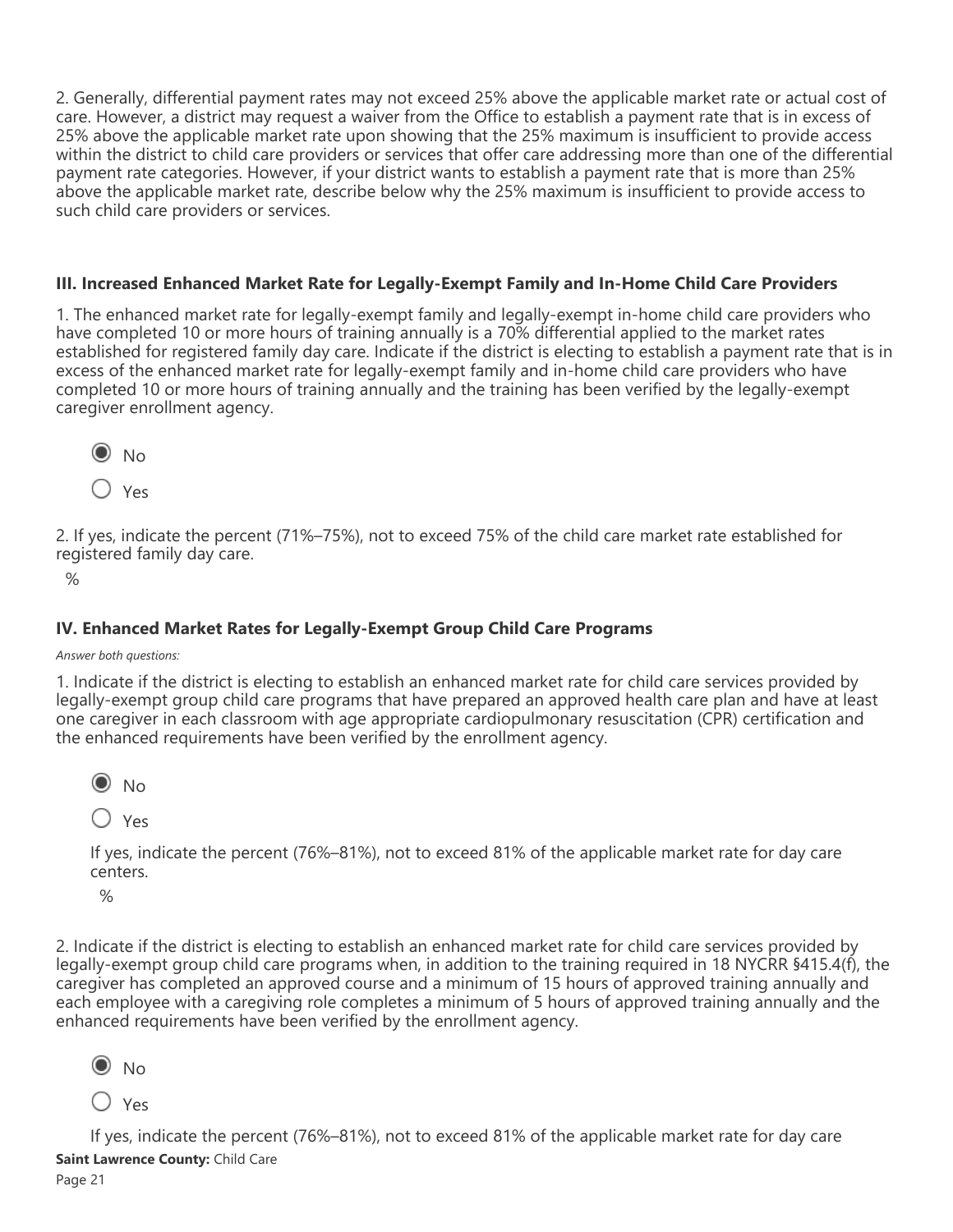centers.  $\frac{1}{2}$ 

If a district chooses to establish both legally-exempt group child care enhanced rates and a program is eligible for both enhanced rates, then the enhanced market rate must be based on the percentages selected for each individual market rate, up to a maximum of 87%.

### **V. Sleep**

In accordance with SSL 410-w(9), up to eight hours of additional child care assistance must be authorized for all eligible children in a family, as needed, in order to allow a parent or caretaker to sleep, if the parent or caretaker works non-traditional hours, is eligible for and provided with child care assistance, and has a child under the age of six and not in school for a full day.

If the district chooses to expand eligibility for child care assistance beyond the requirements of SSL 410-w(9), in order to allow a parent or caretaker who works non-traditional hours to sleep, please describe below:

Care provided while a parent sleeps, up to 8 hours, will be reimburesed for any child eligibile for child care assistance, regardless of age, when they are not attending school.

# Appendix U: Child Care Exceeding 24 Hours, Child Care Services Unit, Waivers, and Breaks in Activities

### **I. Child Care Exceeding 24 Hours**

1. Child care services may exceed 24 consecutive hours when such services are provided on a short-term emergency basis or in other situations where the caretaker's approved activity necessitates care for 24 hours on a limited basis. Check below under what circumstances the district will pay for child care exceeding 24 hours.

On a short-term or emergency basis

The caretaker's approved activity necessitates care for 24 hours on a limited basis

2. Describe any limitations on the payment of child care services that exceed 24 consecutive hours.

Appropriate documentation of the need for 24 hour care. Absent parent must be unavailable. Request must occur within 30 days of the 24 hour care.

### **II. Child Care Services Unit (CCSU)**

### **1. Indicate below if your district will include 18-, 19-, or 20-year-olds in the CCSU for determining family size and countable family income.**

a. The district will include the following in the CCSU (check all that apply)

18-year-olds

19-year-olds